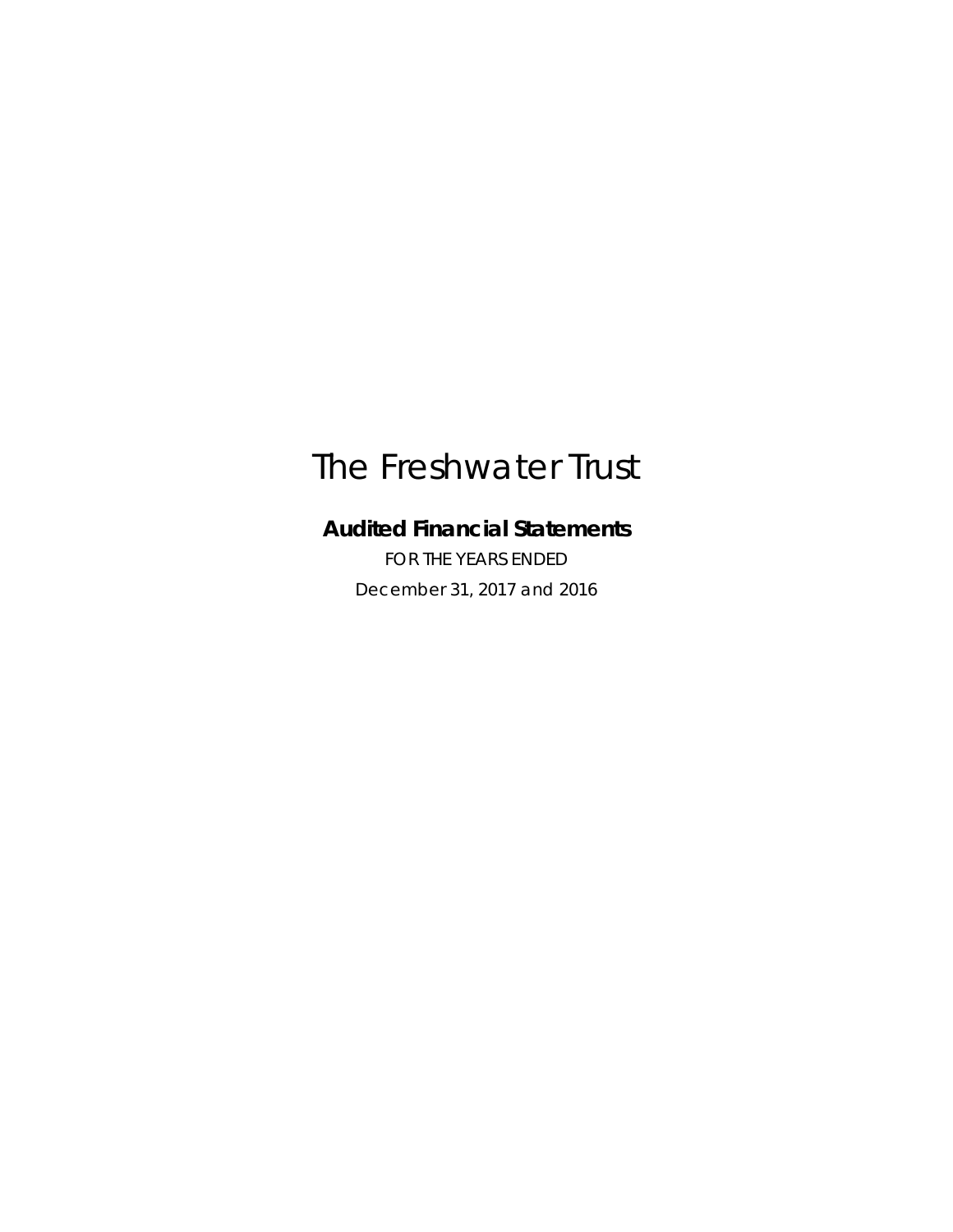## **THE FRESHWATER TRUST**

## TABLE OF CONTENTS

|                                                                                                                                                                                                       | Page      |
|-------------------------------------------------------------------------------------------------------------------------------------------------------------------------------------------------------|-----------|
| <b>INDEPENDENT AUDITOR'S REPORT</b>                                                                                                                                                                   | $1 - 2$   |
| <b>FINANCIAL STATEMENTS</b>                                                                                                                                                                           |           |
| <b>Statements of Financial Position</b>                                                                                                                                                               | 3         |
| Statement of Activities - December 31, 2017                                                                                                                                                           | 4         |
| Statement of Activities - December 31, 2016                                                                                                                                                           | 5         |
| Statement of Functional Expenses - December 31, 2017                                                                                                                                                  | 6         |
| Statement of Functional Expenses - December 31, 2016                                                                                                                                                  | 7         |
| <b>Statements of Cash Flows</b>                                                                                                                                                                       | 8         |
| Notes to Financial Statements                                                                                                                                                                         | $9 - 20$  |
| SUPPLEMENTARY SCHEDULES                                                                                                                                                                               |           |
| Schedule of Expenditures of Federal Awards                                                                                                                                                            | $21 - 22$ |
| Notes to Schedule of Expenditures of Federal Awards                                                                                                                                                   | 23        |
| INDEPENDENT AUDITOR'S REPORT ON INTERNAL CONTROL OVER FINANCIAL<br>REPORTING AND ON COMPLIANCE AND OTHER MATTERS BASED ON AN AUDIT OF<br>FINANCIAL STATEMENTS PERFORMED IN ACCORDANCE WITH GOVERNMENT |           |
| <b>AUDITING STANDARDS</b>                                                                                                                                                                             | 24-25     |
| INDEPENDENT AUDITOR'S REPORT ON COMPLIANCE FOR EACH MAJOR PROGRAM<br>AND ON INTERNAL CONTROL OVER COMPLIANCE REQUIRED BY THE UNIFORM<br><b>GUIDANCE</b>                                               | 26-27     |
| Schedule of Findings and Questioned Costs                                                                                                                                                             | 28-30     |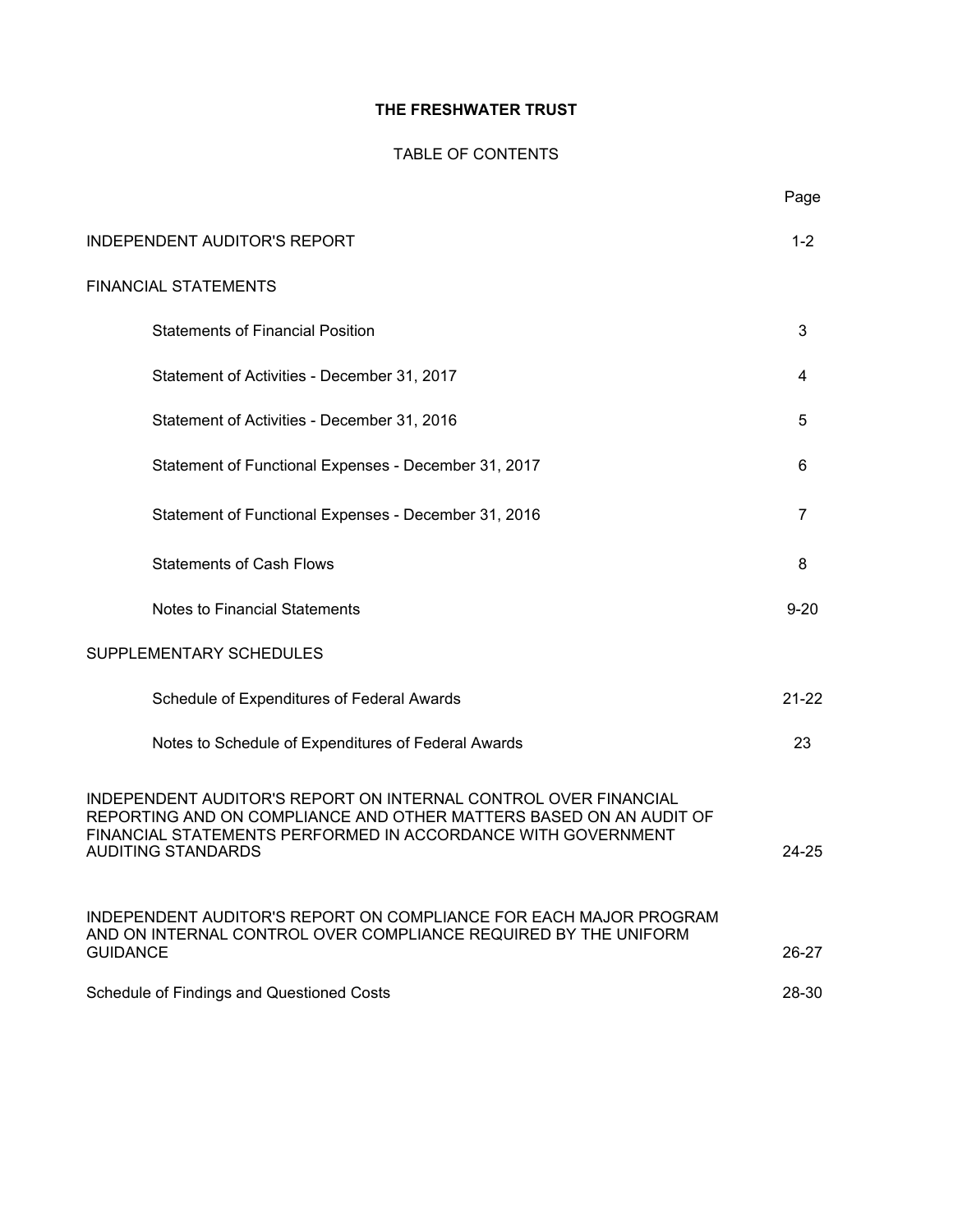## **INDEPENDENT AUDITOR'S REPORT**

#### **To the Board of Directors of**

The Freshwater Trust

#### **Report on the Financial Statements**

We have audited the accompanying financial statements of The Freshwater Trust (a nonprofit organization), which comprise the statements of financial position as of December 31, 2017 and 2016, and the related statements of activities, functional expenses, and cash flows for the years then ended, and the related notes to the financial statements.

#### *Management's Responsibility for the Financial Statements*

Management is responsible for the preparation and fair presentation of these financial statements in accordance with accounting principles generally accepted in the United States of America; this includes the design, implementation, and maintenance of internal control relevant to the preparation and fair presentation of financial statements that are free from material misstatement, whether due to fraud or error.

#### *Auditor's Responsibility*

Our responsibility is to express an opinion on these financial statements based on our audits. We conducted our audits in accordance with auditing standards generally accepted in the United States of America and the standards applicable to financial audits contained in Government Auditing Standards, issued by the Comptroller General of the United States. Those standards require that we plan and perform the audit to obtain reasonable assurance about whether the financial statements are free of material misstatement.

An audit involves performing procedures to obtain audit evidence about the amounts and disclosures in the financial statements. The procedures selected depend on the auditor's judgment, including the assessment of the risks of material misstatement of the financial statements, whether due to fraud or error. In making those risk assessments, the auditor considers internal control relevant to the entity's preparation and fair presentation of the financial statements in order to design audit procedures that are appropriate in the circumstances, but not for the purpose of expressing an opinion on the effectiveness of the entity's internal control. Accordingly, we express no such opinion. An audit also includes evaluating the appropriateness of accounting policies used and the reasonableness of significant accounting estimates made by management, as well as evaluating the overall presentation of the financial statements.

We believe that the audit evidence we have obtained is sufficient and appropriate to provide a basis for our audit opinion.

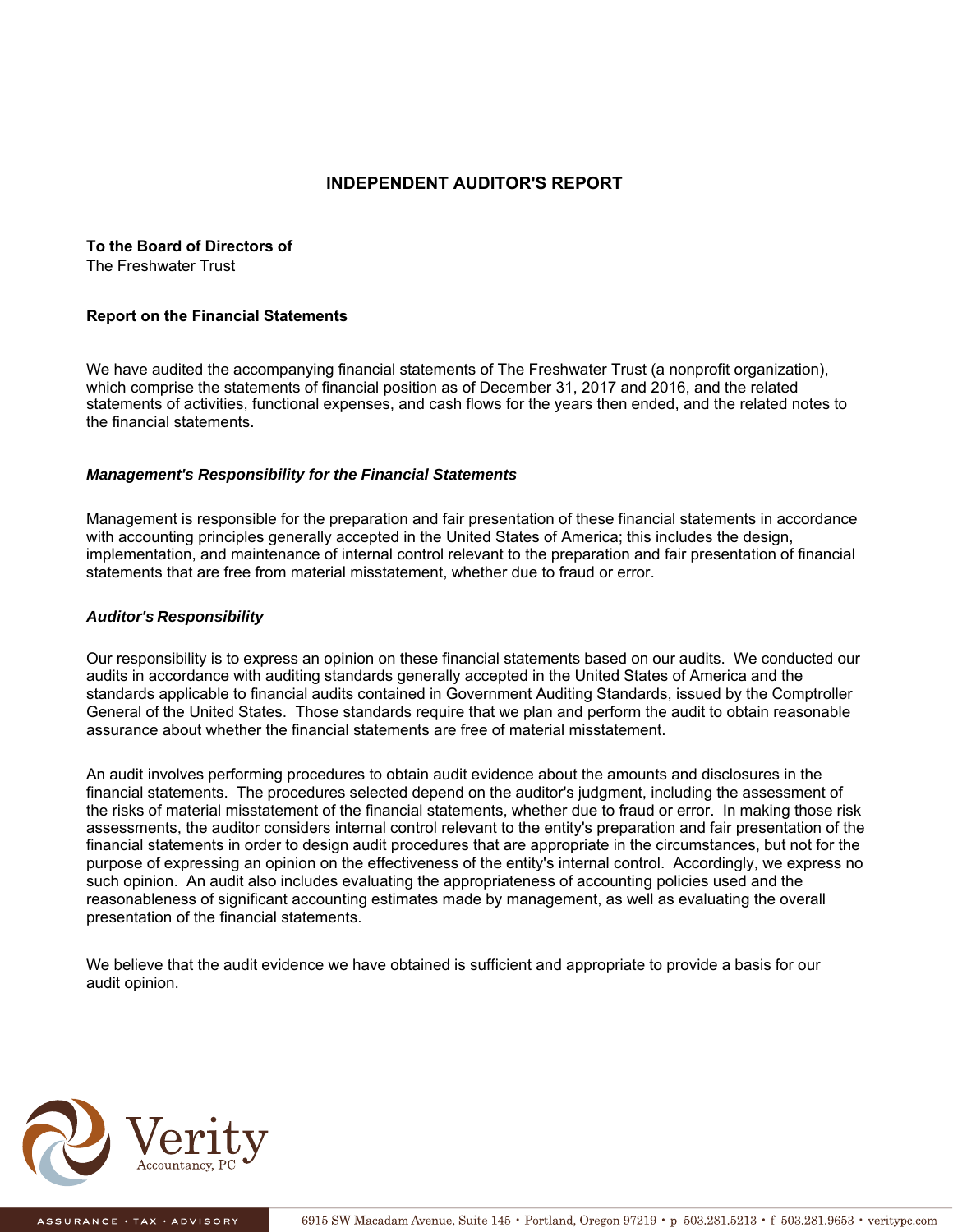## *Opinion*

In our opinion, the financial statements referred to above present fairly, in all material respects, the financial position of The Freshwater Trust as of December 31, 2017 and 2016, and the changes in its net assets and its cash flows for the years then ended in accordance with accounting principles generally accepted in the United States of America.

### *Emphasis of Matter*

As discussed in Note 3 to the financial statements, the 2016 financial statements have been restated to correct a misstatement. Our opinion is not modified with respect to this matter.

As discussed in Note 4 to the financial statements, the Organization changed accounting policies related to revenue recognition associated with its Water Quality Trading program by adopting Financial Accounting Standards Board (FASB) Accounting Standards Update (ASU) No. 2014-09 (Topic 606) "Revenue from Contracts with Customers". Our opinion is not modified with respect to this matter.

### *Other Matters*

#### *Other Information*

Our audit was conducted for the purpose of forming an opinion on the financial statements as a whole. The accompanying schedule of expenditures of federal awards, as required by Title 2 U.S. Code of Federal Regulations Part 200, Uniform Administrative Requirements, Cost Principles, and Audit Requirements for Federal Awards, is presented for purposes of additional analysis and is not a required part of the financial statements. Such information is the responsibility of management and was derived from and relates directly to the underlying accounting and other records used to prepare the financial statements. The information has been subjected to the auditing procedures applied in the audit of the financial statements and certain additional procedures, including comparing and reconciling such information directly to the underlying accounting and other records used to prepare the financial statements or to the financial statements themselves, and other additional procedures in accordance with auditing standards generally accepted in the United States of America. In our opinion, the information is fairly stated, in all material respects, in relation to the financial statements as a whole.

#### **Other Reporting Required by Government Auditing Standards**

In accordance with Government Auditing Standards, we have also issued our report dated July 11, 2018, on our consideration of The Freshwater Trust's internal control over financial reporting and on our tests of its compliance with certain provisions of laws, regulations, contracts, and grant agreements and other matters. The purpose of that report is soley to describe the scope of our testing of internal control over financial reporting and compliance and the results of that testing, and not to provide an opinion on the effectiveness of The Freshwater Trust's internal control over financial reporting or on compliance. That report is an integral part of an audit performed in accordance with Government Auditing Standards in considering The Freshwater Trust's internal control over financial reporting and compliance.

Verity Accountancy, PC

Verity Accountancy, PC

July 11, 2018 Portland, Oregon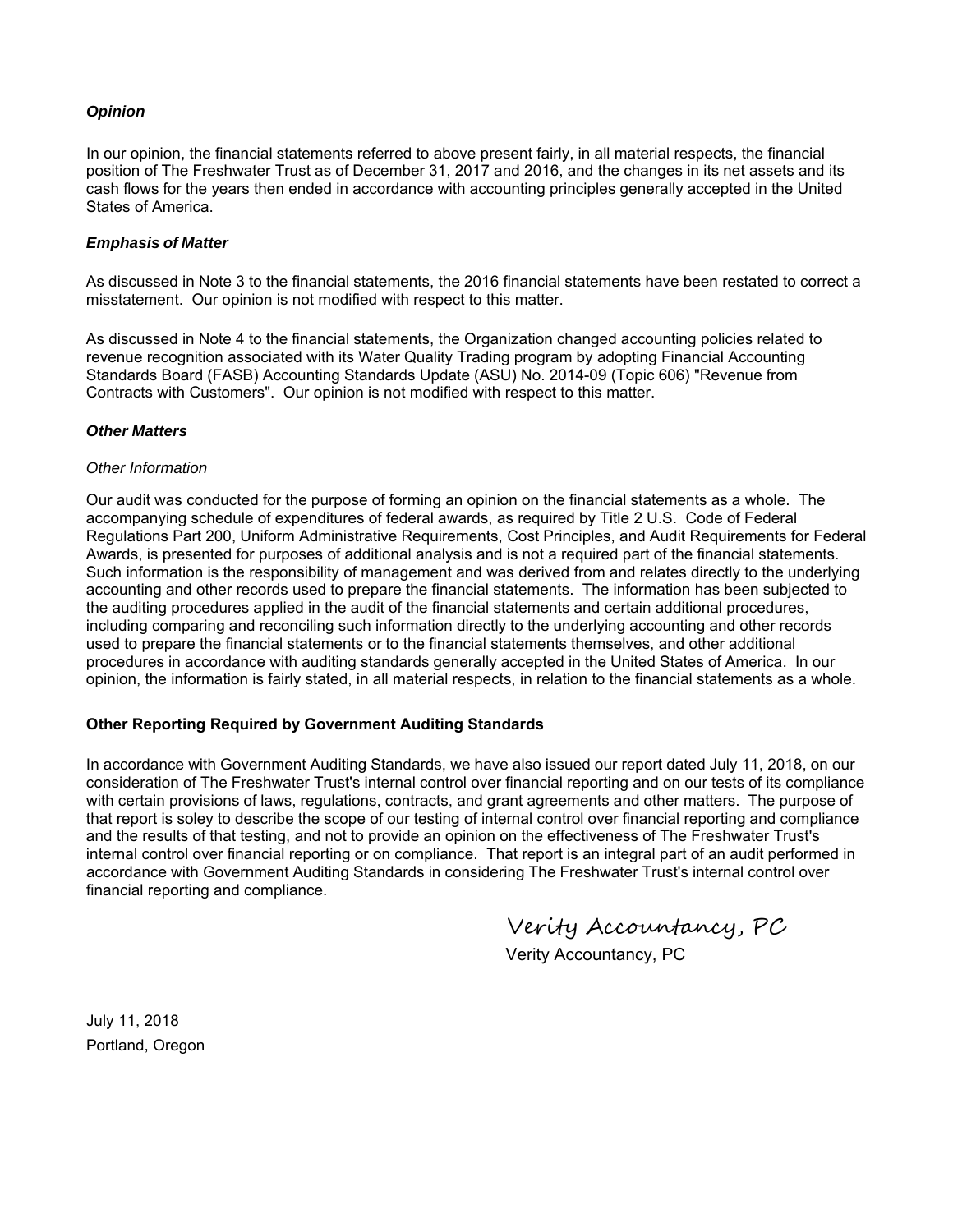## THE FRESHWATER TRUST **Statements of Financial Position** December 31, 2017 and 2016

#### **Assets**

|                                    |      |           | (Restated)      |
|------------------------------------|------|-----------|-----------------|
|                                    | 2017 |           | 2016            |
| <b>Current Assets</b>              |      |           |                 |
| Cash and cash equivalents          | \$   | 588,691   | \$<br>1,169,895 |
| Restricted reserve account         |      | 200,038   | 301,899         |
| Grants and fees receivable         |      | 970,691   | 1,478,661       |
| Prepaid expenses                   |      | 55,546    | 50,524          |
| Deposits                           |      | 33,569    | 33,569          |
| <b>Total Current Assets</b>        |      | 1,848,535 | 3,034,548       |
| <b>Property and Equipment</b>      |      |           |                 |
| <b>Furniture &amp; Fixtures</b>    |      | 131,122   | 131,122         |
| Equipment                          |      | 297,465   | 263,478         |
| Leasehold Improvements             |      | 392,252   | 392,252         |
| Less Accumulated Depreciation      |      | (364,932) | (265,086)       |
| <b>Net Property and Equipment</b>  |      | 455,907   | 521,766         |
| Beneficial interest held by others |      | 137,981   | 125,011         |
| StreamBank software, net           |      | 877,539   | 869,605         |
| Water rights interest              |      | 1,209,873 | 1,209,873       |
| <b>Total Assets</b>                | \$   | 4,529,835 | \$<br>5,760,803 |

## **Liabilities and Net Assets**

|                                         | 2017            |    | 2016        |
|-----------------------------------------|-----------------|----|-------------|
| <b>Current Liabilities</b>              |                 |    |             |
| Accounts payable                        | \$<br>334,088   | \$ | 357,730     |
| Accrued interest                        | 15,811          |    | 16,811      |
| Payroll liabilities                     | 91,963          |    | 79,245      |
| Pension obligation                      | 478             |    | 478         |
| Current portion of PRI loan payable     | 200,000         |    | 200,000     |
| <b>Total Current Liabilities</b>        | 642,340         |    | 654,264     |
| <b>Other Liabilities</b>                |                 |    |             |
| Deferred revenue                        | 17,000          |    | 56,800      |
| Deferred revenue - Stewardship          | 2,161,611       |    | 2,324,338   |
| PRI loan payable                        | 3,500,000       |    | 3,700,000   |
| <b>Total Liabilities</b>                | 6,320,951       |    | 6,735,402   |
| <b>Net Assets</b>                       |                 |    |             |
| Unrestricted                            | (2,038,534)     |    | (1,420,594) |
| Temporarily restricted                  | 126,477         |    | 340,640     |
| Permanently restricted                  | 120,941         |    | 105,355     |
| <b>Total Net Assets</b>                 | (1,791,116)     |    | (974,599)   |
| <b>Total Liabilities and Net Assets</b> | \$<br>4,529,835 | \$ | 5,760,803   |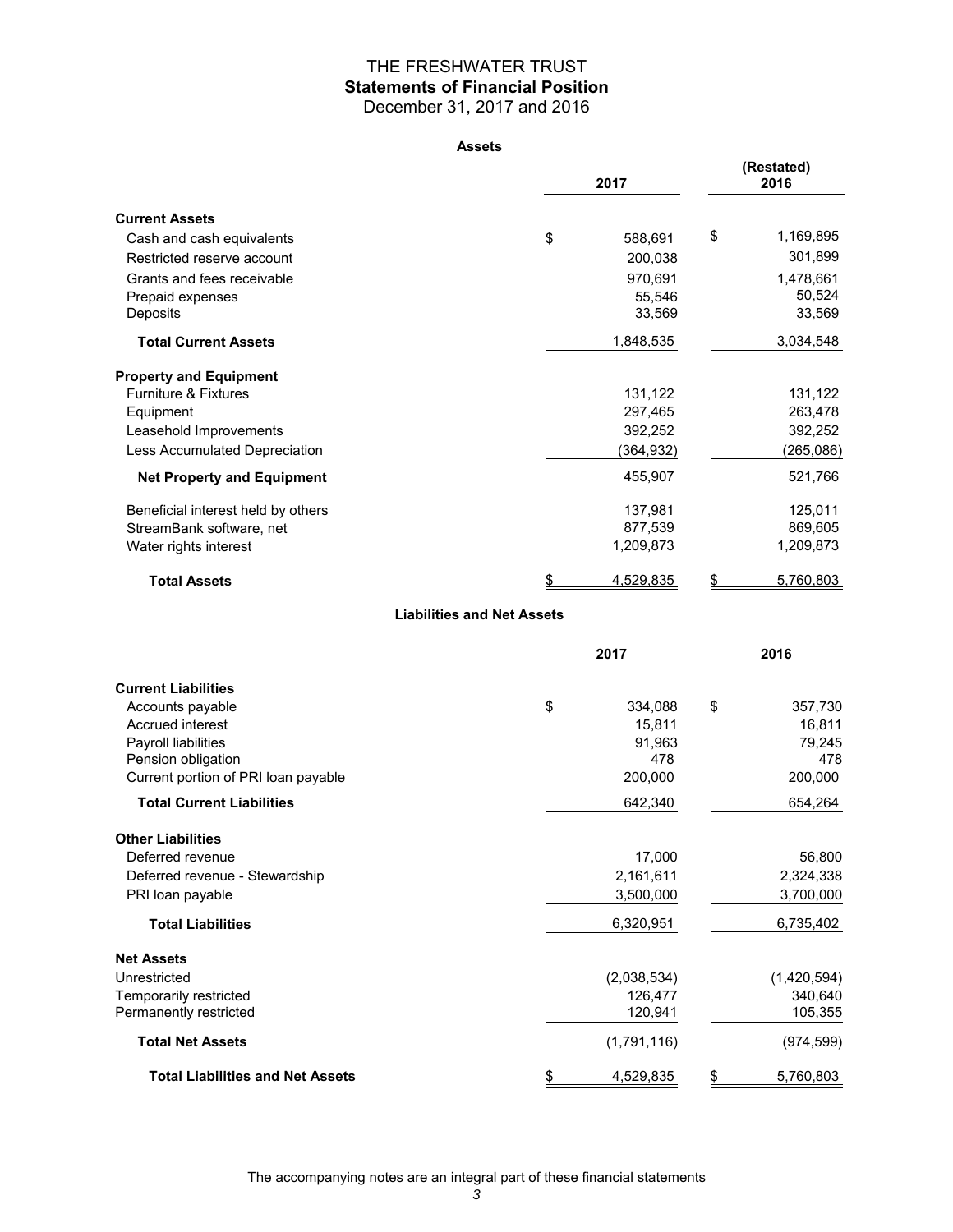## THE FRESHWATER TRUST **Statement of Activities** Year Ended December 31, 2017

|                                             | <b>Unrestricted</b> | <b>Temporarily</b><br><b>Restricted</b> | <b>Permanently</b><br><b>Restricted</b> | Total             |
|---------------------------------------------|---------------------|-----------------------------------------|-----------------------------------------|-------------------|
| Revenues, gains and other support:          |                     |                                         |                                         |                   |
| Grants and contributions                    | \$<br>38,084 \$     | 5,136,993 \$                            |                                         | 5,175,077<br>\$   |
| Individual giving                           | 323,425             |                                         |                                         | 323,425           |
| Water Quality Trading income                | 2,394,425           |                                         |                                         | 2,394,425         |
| Special events income                       | 521,217             |                                         |                                         | 521,217           |
| In-kind donations                           | 94,912              | 1,019,329                               |                                         | 1,114,241         |
| Interest income                             | 299                 |                                         |                                         | 299               |
| Net gain on investments                     | 2,750               |                                         | 15,586                                  | 18,336            |
| Sales and other revenues                    | 447                 |                                         |                                         | 447               |
| Total revenues, gains and other support     | 3,375,559           | 6,156,322                               | 15,586                                  | 9,547,467         |
| Net assets released from restrictions       | 6,370,485           | (6,370,485)                             |                                         |                   |
| Total revenues, gain, other support and net |                     |                                         |                                         |                   |
| assets released from restrictions           | 9,746,044           | (214, 163)                              | 15,586                                  | 9,547,467         |
| <b>Expenses:</b>                            |                     |                                         |                                         |                   |
| Program services                            | 8,172,075           |                                         |                                         | 8,172,075         |
| Special events                              | 381,669             |                                         |                                         | 381,669           |
| Development expenses                        | 422,491             |                                         |                                         | 422,491           |
| General and administrative                  | 1,387,749           |                                         |                                         | 1,387,749         |
| <b>Total Expenses</b>                       | 10,363,984          |                                         |                                         | 10,363,984        |
| <b>Change in Net Assets</b>                 | (617, 940)          | (214, 163)                              | 15,586                                  | (816, 517)        |
| Net Assets, Beginning of Year               | (1,420,594)         | 340,640                                 | 105,355                                 | (974, 599)        |
| Net Assets, End of Year                     | (2,038,534)<br>\$   | 126,477<br>\$                           | \$<br>120,941                           | (1,791,116)<br>\$ |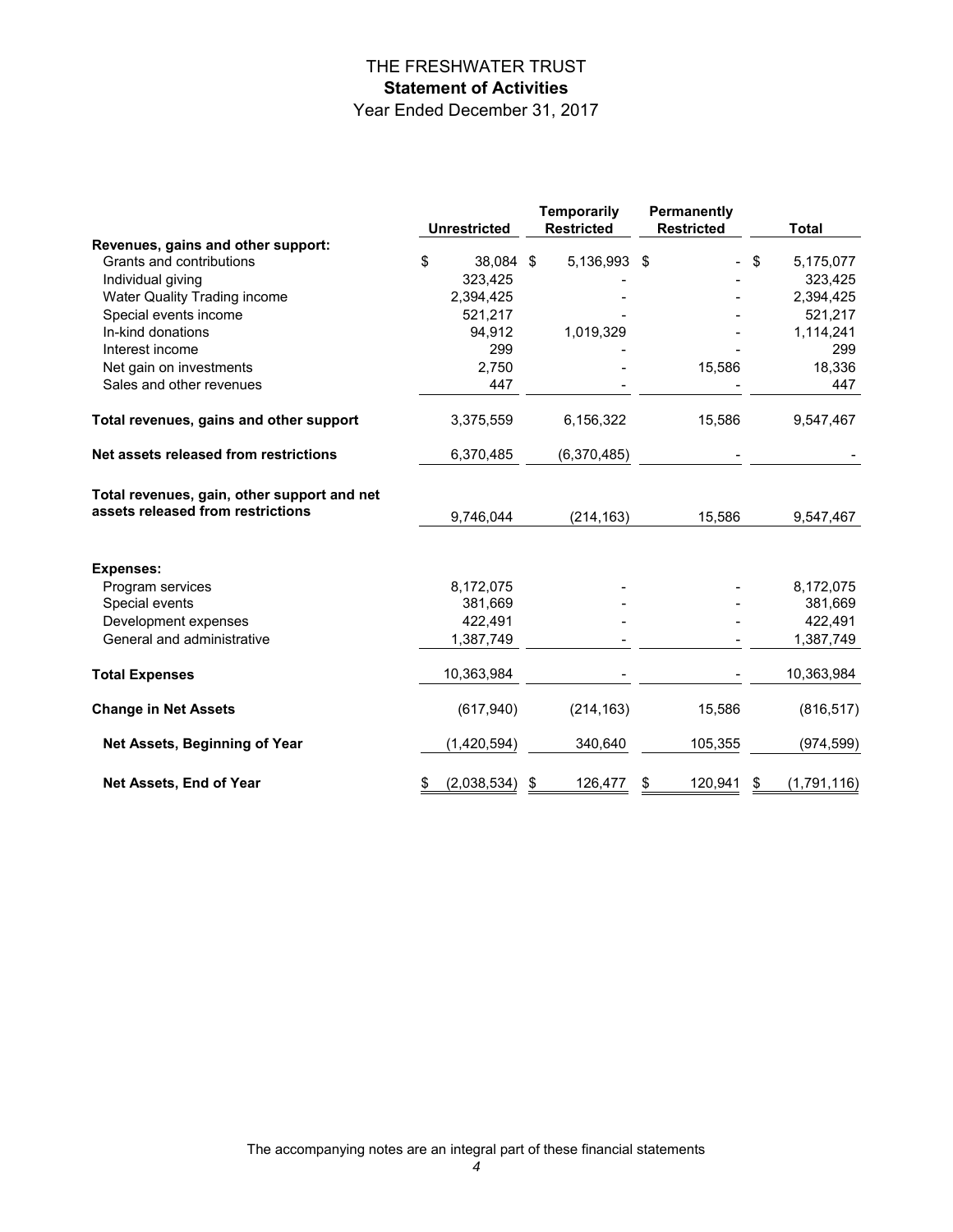## THE FRESHWATER TRUST **Statement of Activities**

| Year Ended December 31, 2016 |  |
|------------------------------|--|
|------------------------------|--|

|                                                                                  | (Restated)          |                                         |                                  |                  |  |  |
|----------------------------------------------------------------------------------|---------------------|-----------------------------------------|----------------------------------|------------------|--|--|
|                                                                                  | <b>Unrestricted</b> | <b>Temporarily</b><br><b>Restricted</b> | Permanently<br><b>Restricted</b> | <b>Total</b>     |  |  |
| Revenues, gains and other support:                                               |                     |                                         |                                  |                  |  |  |
| Grants and contributions                                                         | \$<br>12,230        | 4,118,034 \$<br>\$                      |                                  | \$<br>4,130,264  |  |  |
| Individual giving                                                                | 994,266             |                                         |                                  | 994,266          |  |  |
| Water Quality Trading income                                                     | 2,793,568           |                                         |                                  | 2,793,568        |  |  |
| Special events income                                                            | 557,160             |                                         |                                  | 557,160          |  |  |
| In-kind donations                                                                | 63,812              | 435,784                                 |                                  | 499,596          |  |  |
| Interest income                                                                  | 3,029               |                                         |                                  | 3,029            |  |  |
| Net gain on investments                                                          | 1,528               |                                         | 5,668                            | 7,196            |  |  |
| Sales and other revenues                                                         | 10,262              |                                         |                                  | 10,262           |  |  |
| Total revenues, gains and other<br>support                                       | 4,435,855           | 4,553,818                               | 5,668                            | 8,995,341        |  |  |
| Net assets released from restrictions                                            | 5,080,728           | (5,080,728)                             |                                  |                  |  |  |
| Total revenues, gain, other support and<br>net assets released from restrictions | 9,516,583           | (526, 910)                              | 5,668                            | 8,995,341        |  |  |
| <b>Expenses:</b>                                                                 |                     |                                         |                                  |                  |  |  |
| Program services                                                                 | 7,570,726           |                                         |                                  | 7,570,726        |  |  |
| Special events                                                                   | 416,969             |                                         |                                  | 416,969          |  |  |
| Development expenses                                                             | 549,894             |                                         |                                  | 549,894          |  |  |
| General and administrative                                                       | 1,011,595           |                                         |                                  | 1,011,595        |  |  |
| <b>Total Expenses</b>                                                            | 9,549,184           |                                         |                                  | 9,549,184        |  |  |
| <b>Change in Net Assets</b>                                                      | (32,601)            | (526, 910)                              | 5,668                            | (553, 843)       |  |  |
| Net Assets, Beginning of Year                                                    | 823,296             | 867,550                                 | 99,687                           | 1,790,533        |  |  |
| Prior period adjustment                                                          | (2,211,289)         |                                         |                                  | (2, 211, 289)    |  |  |
| Net Assets, End of Year                                                          | (1,420,594)<br>\$   | 340,640<br>\$                           | 105,355<br>\$                    | (974, 599)<br>\$ |  |  |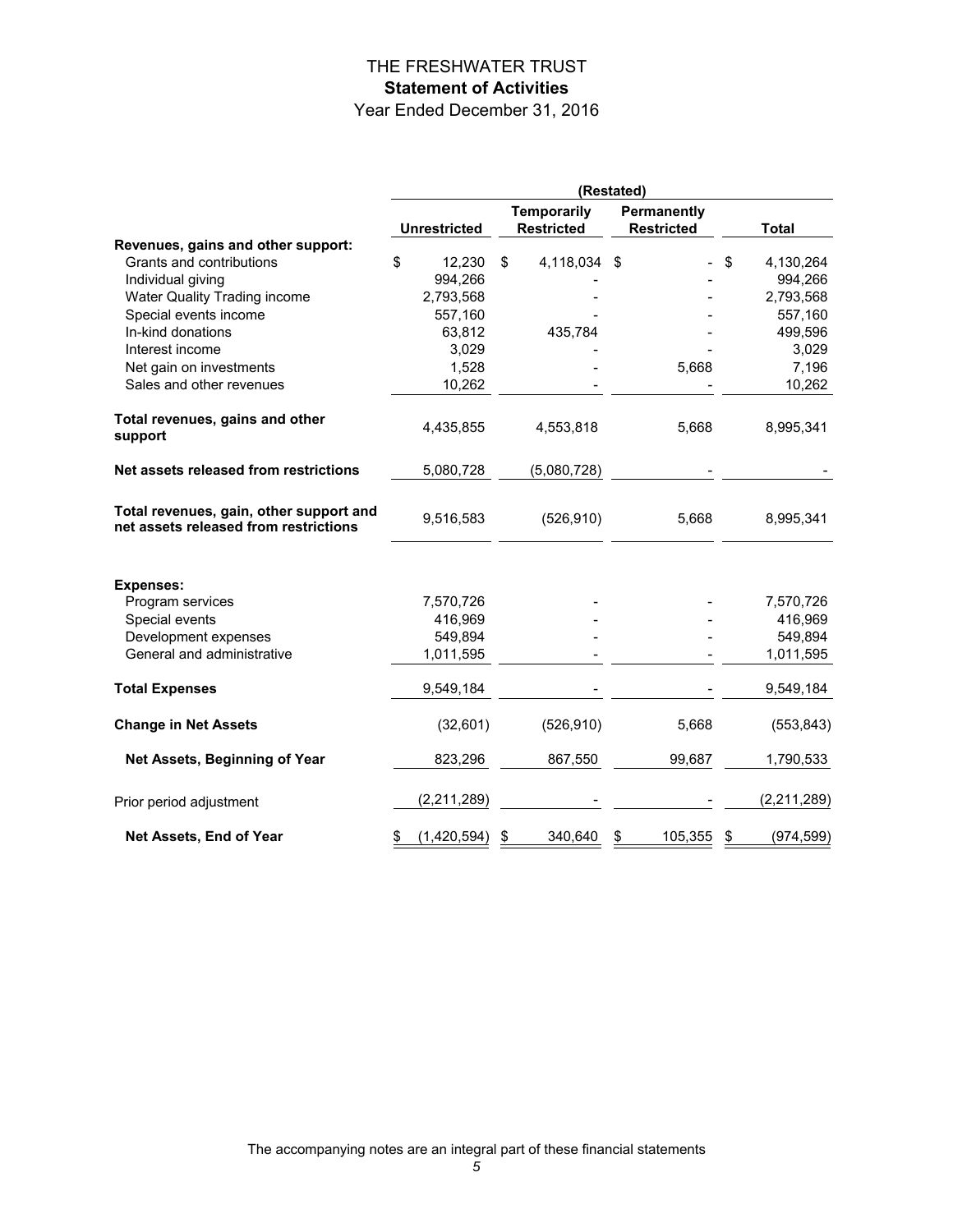## THE FRESHWATER TRUST **Statement of Functional Expenses**

Year Ended December 31, 2017

|                                           |                  |           | <b>Support Services</b> |                                  |    |         |                             |           |                   |            |
|-------------------------------------------|------------------|-----------|-------------------------|----------------------------------|----|---------|-----------------------------|-----------|-------------------|------------|
|                                           | Program Services |           |                         | Special<br>Events<br>Development |    |         | General &<br>Administration |           | Total<br>Expenses |            |
| Payroll and related costs                 | \$               | 2,180,169 | \$                      | 33,443                           | \$ | 332,167 | \$                          | 934,397   | \$                | 3,480,176  |
| Advertising and promotion                 |                  | 6,205     |                         |                                  |    | 570     |                             | 25,921    |                   | 32,696     |
| Acquisition expenses                      |                  |           |                         | 253,314                          |    |         |                             | 315       |                   | 253,629    |
| <b>Contracted services</b>                |                  | 2,168,391 |                         |                                  |    |         |                             | 27,677    |                   | 2,196,068  |
| Bank charges                              |                  | 66        |                         |                                  |    | 2,203   |                             | 3,454     |                   | 5,723      |
| Dues and subscriptions                    |                  | 2,251     |                         |                                  |    | 6,107   |                             | 2,381     |                   | 10,739     |
| Meetings and education                    |                  | 30,195    |                         |                                  |    | 8,015   |                             | 3,009     |                   | 41,219     |
| Insurance                                 |                  | 2,852     |                         |                                  |    |         |                             | 50,089    |                   | 52,941     |
| Interest                                  |                  |           |                         |                                  |    |         |                             | 38,167    |                   | 38,167     |
| Licenses, taxes and fees                  |                  | 7,849     |                         |                                  |    |         |                             | 1,376     |                   | 9,225      |
| Supplies                                  |                  | 1,260,628 |                         |                                  |    | 3,190   |                             | 15,639    |                   | 1,279,457  |
| Gifts and promotion                       |                  | 977       |                         |                                  |    | 1,396   |                             | 4,935     |                   | 7,308      |
| Telephone                                 |                  | 6,901     |                         |                                  |    |         |                             | 15,410    |                   | 22,311     |
| Postage and shipping                      |                  |           |                         |                                  |    | 2,492   |                             | 2,789     |                   | 5,281      |
| Professional services                     |                  | 12,770    |                         |                                  |    | 6,840   |                             | 49,854    |                   | 69,464     |
| Printing and publishing                   |                  | 2,181     |                         |                                  |    | 10,836  |                             | 4,607     |                   | 17,624     |
| Meals and entertainment                   |                  | 9,087     |                         |                                  |    | 13,567  |                             | 5,471     |                   | 28,125     |
| Travel                                    |                  | 137,258   |                         |                                  |    | 19,362  |                             | 11,208    |                   | 167,828    |
| Equipment and maintenance                 |                  | 31,731    |                         |                                  |    | 1,899   |                             | 21,131    |                   | 54,761     |
| Occupancy                                 |                  | 186,686   |                         |                                  |    | 13,847  |                             | 162,135   |                   | 362,668    |
| Depreciation and amortization             |                  | 194,602   |                         |                                  |    |         |                             | 7,784     |                   | 202,386    |
| In-kind donations                         |                  | 1,019,329 |                         | 94,912                           |    |         |                             |           |                   | 1,114,241  |
| Water acquisition fees and lease payments |                  | 911,947   |                         |                                  |    |         |                             |           |                   | 911,947    |
| <b>Total Expenses</b>                     | \$               | 8,172,075 | \$                      | 381,669                          | \$ | 422,491 | \$                          | 1,387,749 | \$                | 10,363,984 |

The accompanying notes are an integral part of these financial statements.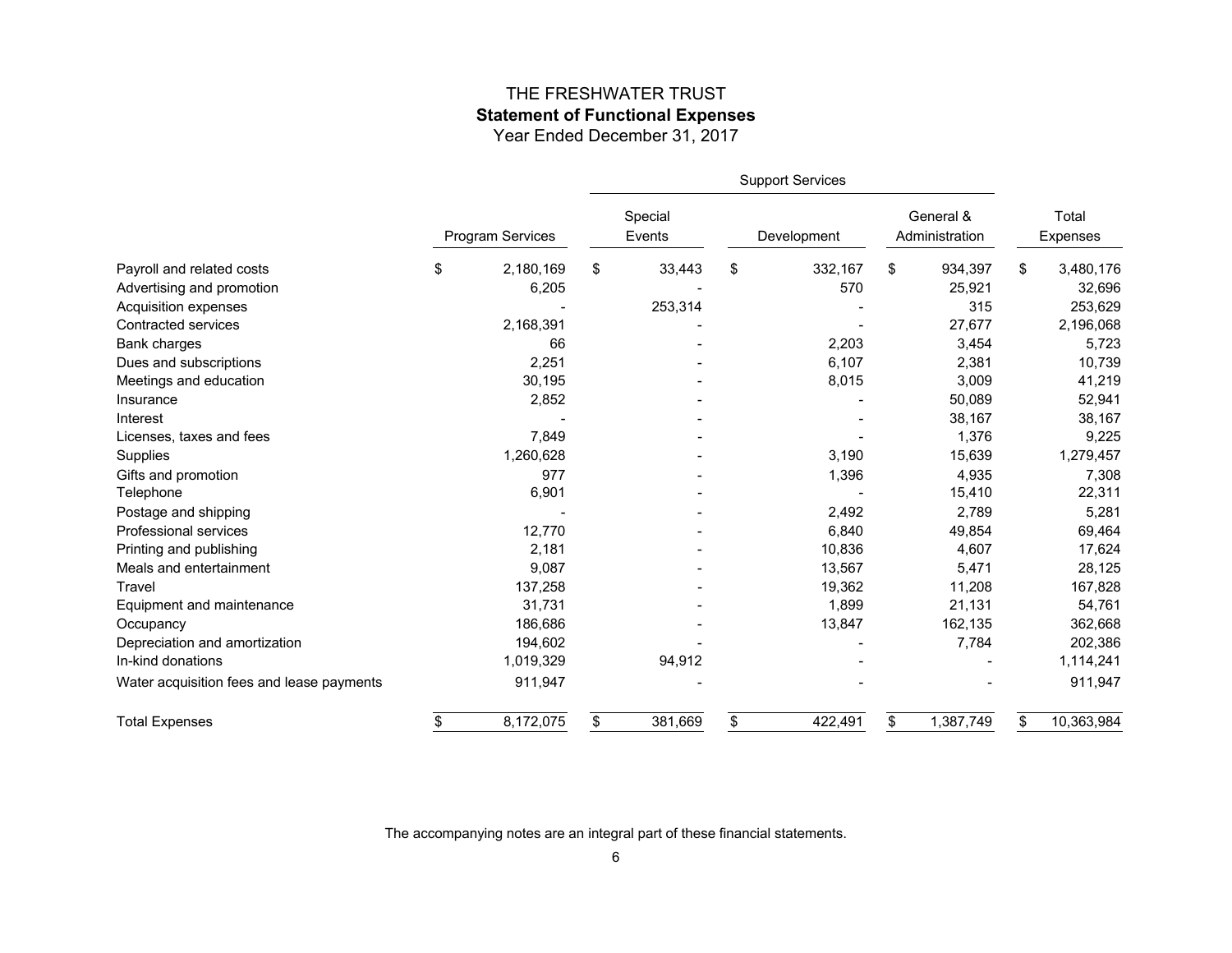#### THE FRESHWATER TRUST

## **Statement of Functional Expenses**

Year Ended December 31, 2016

|                                           |                     | <b>Support Services</b> |                       |    |             |    |                             |    | (Restated)            |  |  |
|-------------------------------------------|---------------------|-------------------------|-----------------------|----|-------------|----|-----------------------------|----|-----------------------|--|--|
|                                           | Program<br>Services |                         | <b>Special Events</b> |    | Development |    | General &<br>Administration |    | <b>Total Expenses</b> |  |  |
| Payroll and related costs                 | \$<br>2,389,629     | \$                      | 54,879                | \$ | 444,005     | \$ | 775,571                     | \$ | 3,664,084             |  |  |
| Advertising and promotion                 | 5,542               |                         |                       |    | 11,172      |    | 30,618                      |    | 47,332                |  |  |
| Acquisition expenses                      | 44                  |                         | 298,278               |    |             |    | 247                         |    | 298,569               |  |  |
| Contracted services                       | 2,760,632           |                         |                       |    |             |    | 19,165                      |    | 2,779,797             |  |  |
| Bank charges                              | 1,235               |                         |                       |    | 2,316       |    | 2,208                       |    | 5,759                 |  |  |
| Dues and subscriptions                    | 7,652               |                         |                       |    | 10,050      |    | 6,049                       |    | 23,751                |  |  |
| Meetings and education                    | 27,500              |                         |                       |    | 3,206       |    | 69                          |    | 30,775                |  |  |
| Insurance                                 | 13,443              |                         |                       |    |             |    | 39,586                      |    | 53,029                |  |  |
| Interest                                  |                     |                         |                       |    |             |    | 40,000                      |    | 40,000                |  |  |
| Licenses, taxes and fees                  | 2,018               |                         |                       |    |             |    | 2,546                       |    | 4,564                 |  |  |
| Supplies                                  | 118,030             |                         |                       |    | 1,519       |    | 16,855                      |    | 136,404               |  |  |
| Gifts and promotion                       | 648                 |                         |                       |    | 1,287       |    | 5,955                       |    | 7,890                 |  |  |
| Telephone                                 | 11,211              |                         |                       |    |             |    | 14,978                      |    | 26,189                |  |  |
| Postage and shipping                      |                     |                         |                       |    | 4,880       |    | 3,314                       |    | 8,194                 |  |  |
| Professional services                     | 32,572              |                         |                       |    | 5,863       |    | 85,680                      |    | 124,115               |  |  |
| Printing and publishing                   | 4,687               |                         |                       |    | 11,196      |    | 13,635                      |    | 29,518                |  |  |
| Meals and entertainment                   | 13,592              |                         |                       |    | 7,884       |    | 14,681                      |    | 36,157                |  |  |
| Travel                                    | 150,091             |                         |                       |    | 32,689      |    | 11,340                      |    | 194,120               |  |  |
| Equipment and maintenance                 | 26,749              |                         |                       |    | 620         |    | 36,635                      |    | 64,004                |  |  |
| Occupancy                                 | 168,498             |                         |                       |    | 13,207      |    | 163,809                     |    | 345,514               |  |  |
| Depreciation and amortization             | 182,845             |                         |                       |    |             |    | 14,512                      |    | 197,357               |  |  |
| In-kind donations                         | 435,784             |                         | 63,812                |    |             |    |                             |    | 499,596               |  |  |
| Water acquisition fees and lease payments | 932,466             |                         |                       |    |             |    |                             |    | 932,466               |  |  |
| Indirect cost allocation                  | 285,858             |                         |                       |    |             |    | (285, 858)                  |    |                       |  |  |
| <b>Total Expenses</b>                     | \$<br>7,570,726     | \$                      | 416,969               | \$ | 549,894     | \$ | 1,011,595                   | \$ | 9,549,184             |  |  |

The accompanying notes are an integral part of these financial statements.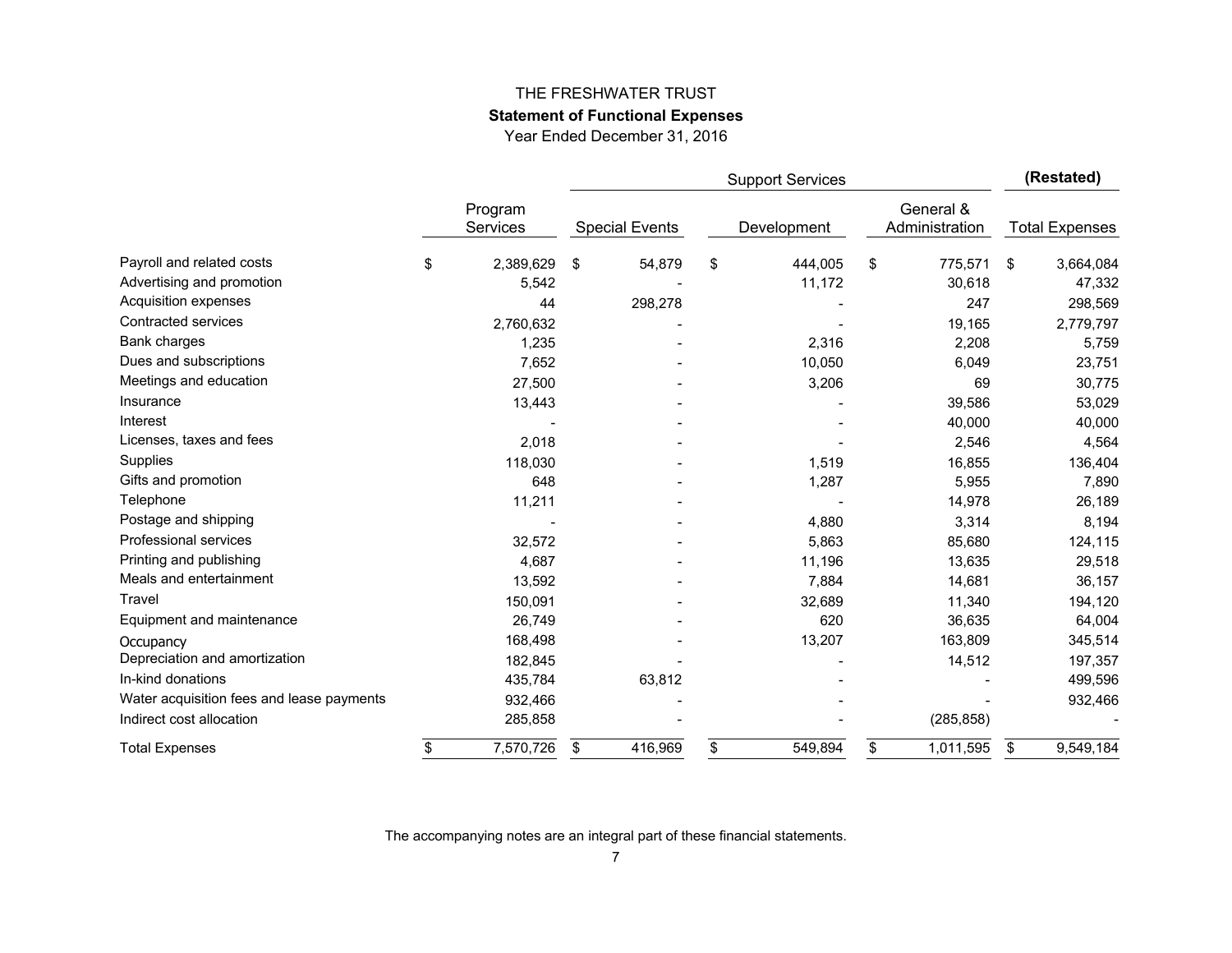## The Freshwater Trust **Statements of Cash Flows** Years Ended December 31, 2017 and 2016

|                                                                            | 2017             |                 |             |
|----------------------------------------------------------------------------|------------------|-----------------|-------------|
| <b>Cash Flows from Operating Activities</b>                                |                  |                 |             |
| Decrease in net assets<br>Adjustments to reconcile change in net assets to | \$<br>(816, 517) | \$              | (553, 843)  |
| net cash provided by (used in) operating activities:                       |                  |                 |             |
| Depreciation and Amortization                                              | 202,386          |                 | 197,357     |
| Net unrealized and realized gains on investments                           | (18, 337)        |                 | (9,988)     |
| (Increase) Decrease in Current Assets:                                     |                  |                 |             |
| Pledges receivable                                                         |                  |                 | 97,694      |
| Grants and fees receivable                                                 | 507,970          |                 | (935, 527)  |
| <b>Prepaid Expenses</b>                                                    | (5,021)          |                 | 28,255      |
| Deposits                                                                   |                  |                 | 16,278      |
| Increase (Decrease) in Current Liabilities:<br><b>Accounts Payable</b>     | (23, 644)        |                 | 59,650      |
| <b>Accrued Interest</b>                                                    | (1,000)          |                 |             |
| <b>Accrued Expenses</b>                                                    | 12,720           |                 | (21, 928)   |
| Pension Obligation                                                         |                  |                 | (6, 542)    |
| <b>Deferred Revenue</b>                                                    | (39, 800)        |                 | 20,300      |
| Deferred Revenue - Stewardship                                             | (162, 727)       |                 | 113,049     |
| <b>Net Cash Used by Operating Activities</b>                               | (343,970)        |                 | (995, 245)  |
| <b>Cash Flows from Investing Activities</b>                                |                  |                 |             |
| Purchases of Property and Equipment                                        | (144, 462)       |                 | (345, 169)  |
| Proceeds from Investments                                                  | 5,367            |                 | 746,708     |
| Net Cash Provided (Used) by Investing Activities                           | (139,095)        |                 | 401,539     |
| <b>Cash Flows from Financing Activities</b>                                |                  |                 |             |
| PRI Loan Repayment                                                         | (200,000)        |                 | (100,000)   |
| <b>Net Cash Used by Financing Activities</b>                               | (200,000)        |                 | (100,000)   |
| Net Decrease In Cash and Cash Equivalents                                  | (683,065)        |                 | (693, 706)  |
| <b>Beginning Cash and Cash Equivalents</b>                                 | 1,471,794        |                 | 2,165,500   |
| <b>Ending Cash and Cash Equivalents</b>                                    | \$<br>788,729    | \$              | 1,471,794   |
| Supplemental Disclosures of Cash Flow Information                          |                  |                 |             |
| Cash paid for loan interest                                                | \$<br>39,167     | $\overline{\$}$ | 40,000      |
|                                                                            |                  |                 |             |
| Prior period adjustment                                                    | \$               | $\overline{P}$  | (2,211,289) |

The accompanying notes are an integral part of these financial statements.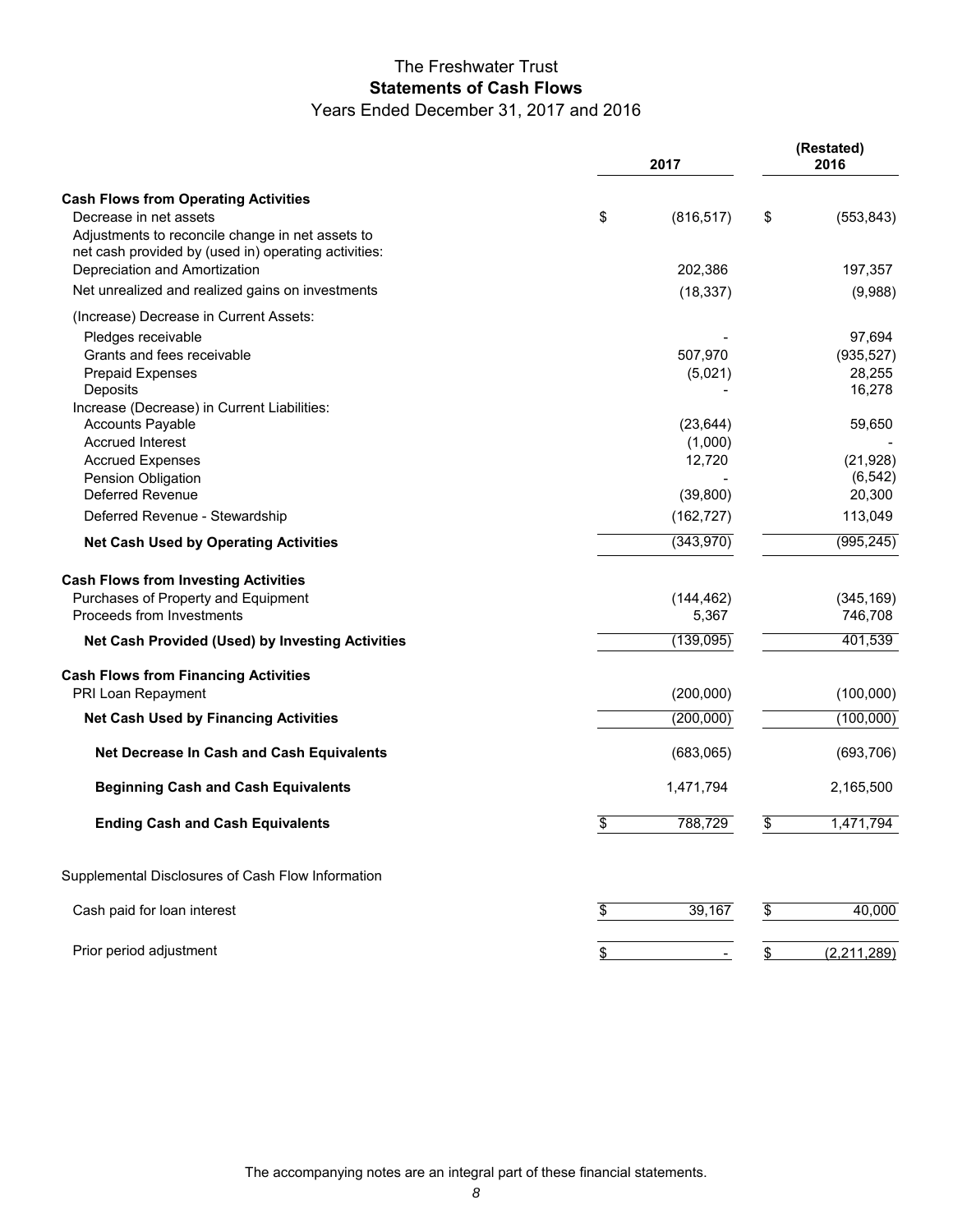For The Years Ended December 31, 2017 and 2016

## **NOTE 1 - ORGANIZATION**

The Freshwater Trust (the Organization) is a 501(c)(3) not-for-profit that preserves and restores freshwater ecosystems. The Freshwater Trust uses cooperative, market-based solutions that benefit rivers, working lands and local communities - from working with landowners to keep more water in streams to streamlining restoration processes to achieve greater pace and scale to improving aquatic habitat using a localized approach.

During the years ended December 31, 2017 and 2016, the Organization incurred program expenses in the following major categories:

Water Quality Trading - The Freshwater Trust's water quality trading program allows for regulated entities to achieve regulatory compliance by funding restoration actions. By calculating and quantifying how much thermal energy is avoided on a river by planting streamside trees, the Organization generates credits that are then purchased by wastewater facilities and power plants to offset their impacts to impaired rivers and streams. The work is done in partnership with regulated agencies, irrigators, regulators and farmers. This program can include restoration actions that generate not only temperature credits, but also credits generated from reductions of other pollutants, such as nutrients.

Flow - The Freshwater Trust restores stream flows by working collaboratively with willing landowners. The Organization uses a variety of cooperative solutions, including financial compensation, technical assistance and expert advice to keep more water in our streams and rivers.

Habitat - The Freshwater Trust actively restores aquatic habitat in Oregon through its Habitat Restoration program. From placing logs instream to create river complexity and planting trees to stabilize streambanks and provide shade to lower water temperature, the Organization advances science-based, ecologically-sound restoration projects to restore habitat function critical to salmon productivity.

## **NOTE 2 - SUMMARY OF SIGNIFICANT ACCOUNTING POLICIES**

Basis of Accounting - The accompanying financial statements have been prepared on the accrual basis of accounting in accordance with accounting principles generally accepted in the United States of America.

Basis of Presentation - The Organization has adopted the provisions of Financial Accounting Standards Board (FASB) Accounting Standards Codification (ASC) No. 958-605-25 "Revenue Recognition" and FASB ASC No. 958-205 "Presentation of Financial Statements." These provisions establish standards for external financial reporting by not-for-profit organizations and require that resources be classified for accounting and reporting purposes into three net asset categories according to externally (donor) imposed restrictions. A description of the three net asset categories follows:

Unrestricted net assets - Net assets not subject to donor-imposed restrictions.

Temporarily restricted net assets - Net assets subject to donor-imposed restrictions that will be met either by actions of the Organization and/or the passage of time.

Permanently restricted net assets - Net assets restricted by donors to be maintained in perpetuity. Generally, income earned on such funds is unrestricted or temporarily restricted based on donor stipulations.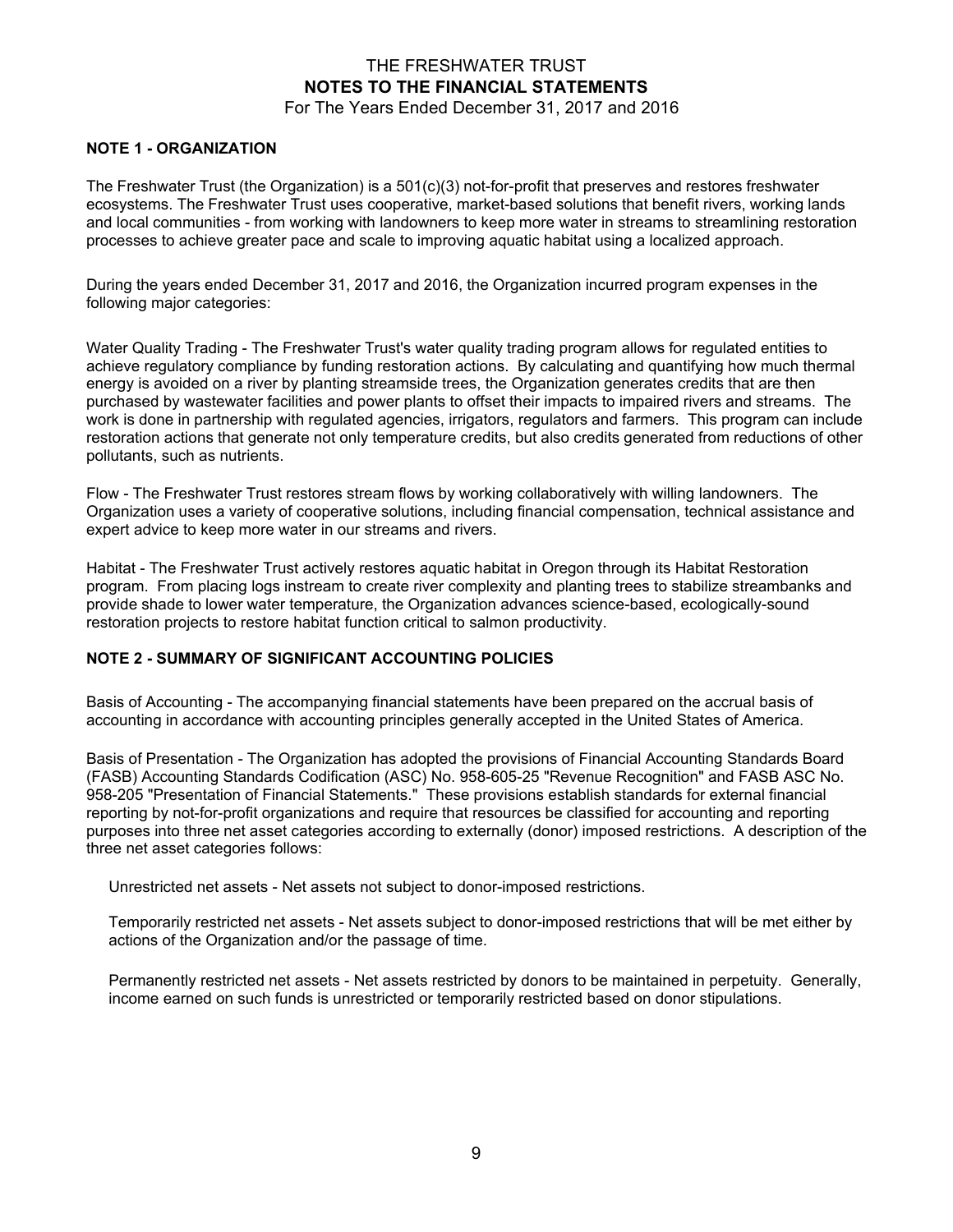For The Years Ended December 31, 2017 and 2016

## **NOTE 2 - SUMMARY OF SIGNIFICANT ACCOUNTING POLICIES (CONTINUED)**

Expenses are reported as a decrease in unrestricted net assets. Gains and losses on investments and other asset or liabilities are reported as increases or decreases in unrestricted net assets unless their use is restricted by explicit donor stipulations or by law. Expirations of temporary restrictions on net assets (i.e. donor-stipulated purpose has been fulfilled and/or the stipulated time period has elapsed) are reported as net assets released from restrictions.

Cash Equivalents - For financial statement purposes, the Organization considers all liquid investments having initial maturities of three months or less to be cash equivalents.

Restricted Reserve Account - Restricted reserve funds include amounts restricted for future stewardship costs.

Contributions - Contributions, which include unconditional promises to give (pledges), are recognized as revenues in the period received. Conditional promises to give are not recognized until they become unconditional, that is when the conditions on which they depend are substantially met. Contributions of assets other than cash are recorded at their estimated fair market value.

Property and Equipment - Purchased property and equipment is recorded at its cost of acquisition. Donated property is recorded at its estimated fair market value. Property and equipment additions in excess of \$500 are capitalized. Depreciation is provided on a straight-line basis over the estimated useful lives of 3 to 10 years.

Depreciation of property and equipment for the years ended December 31, 2017 and 2016 was:

| \$<br>202,386 | 197,357 |
|---------------|---------|
|               |         |

Income Taxes - The Organization is exempt from federal and state income tax under Section 501(c)(3) of the Internal Revenue Code. No provision for income taxes has been made in the accompanying statements.

Accounting principles require management to evaluate tax positions taken by the organization and recognize a tax liability (or asset) if the organization has taken an uncertain position that more than likely than not would not be sustained upon examination by the Internal Revenue Service. Management has analyzed the tax positions taken by the organization, and has concluded that as of December 31, 2017 and 2016, there are no uncertain positions taken or expected to be taken that would require recognition of a liability (or asset) or disclosure in the financial statements.

The organization is subject to routine audits by taxing jurisdictions; however there are currently no audits for any tax periods in progress. Management believes the organization is no longer subject to income tax examinations for years prior to 2015.

Fair Value of Financial Instruments - Financial instruments are composed of cash, investments, accounts/grants/pledges receivable, water rights, accounts payable and accrued liabilities, the carrying value of which approximates fair market value.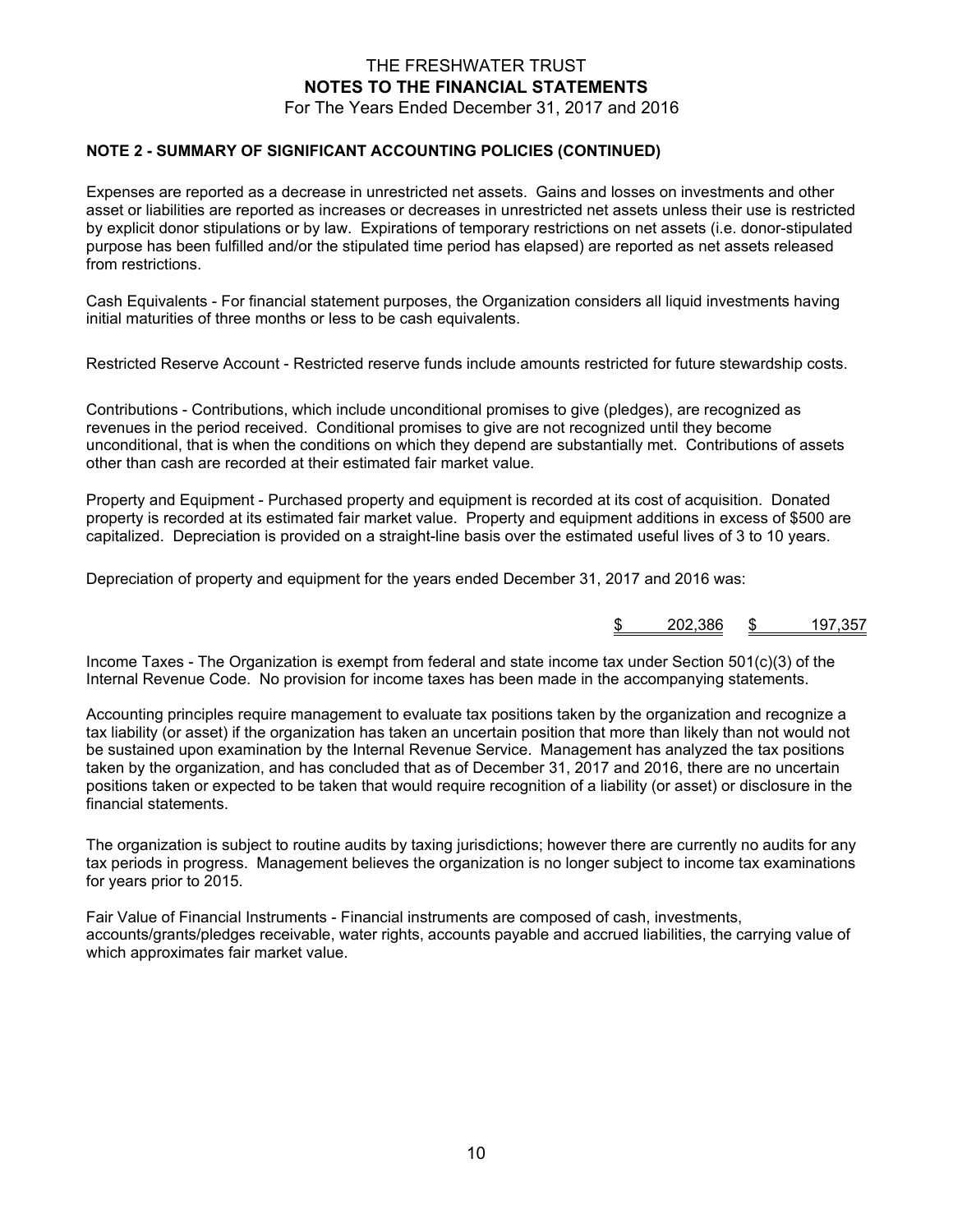For The Years Ended December 31, 2017 and 2016

## **NOTE 2 - SUMMARY OF SIGNIFICANT ACCOUNTING POLICIES (CONTINUED)**

Revenue Recognition - All contributions and grants are considered available for unrestricted use unless specifically restricted by the donor. Service revenues are recognized at the time services are provided and the revenues are earned. Membership payments received from Organization members are considered equivalent to unrestricted contributions and are recognized as revenue when received.

In May 2014, the FASB issued Accounting Standards Update No. 2014-09 (Topic 606) "Revenue from Contacts with Customers", to clarify the principles of recognizing revenue and create common revenue recognition guidance between U.S. GAAP and International Financial Reporting Standards. Under ASU 2014-09, revenue is recognized when a customer obtains control of promised goods or services and is recognized at an amount that reflects the consideration expected to be received in exchange for such goods or services. In addition, ASU 2014-09 requires disclosure about the nature, amount, timing, and uncertainty of revenue and cash flows arising from contracts with customers.

The Organization adopted ASU 2014-09 as of January 1, 2017 using the full retrospective method. See Note 3 for further details.

Software development costs - Cost to develop software programs to be used solely for internal needs have been accounted for in accordance with the provisions of Financial Accounting Standards Board (FASB) Accounting Standards Codification (ASC) No. 350-40 "Internal - Use Software". Costs incurred during the application development stage for software programs to be used solely for internal needs were capitalized and will be amortized over their useful life once the software is substantially complete and ready for its intended use. Effective January 1, 2014, capitalized software of \$1,025,407 became ready for its intended use and will be amortized over 10 years. Amortization expense for the years ended December 31, 2017 and 2016 was \$102,541 and 102,541, respectively.

Use of Estimates - The preparation of financial statements in conformity with accounting principles generally accepted in the United States of America requires that management make estimates and assumptions that affect the reported amounts of assets and liabilities, the disclosure of contingent assets and liabilities at the date of the financial statements, and the reported amounts of revenues and expenses during the reporting period. Actual results could differ from those estimates.

Subsequent Events - Management has evaluated subsequent events through June 14, 2018, the date the financial statements were available to be issued.

## **NOTE 3 - PRIOR PERIOD ADJUSTMENT**

Management identified that the prior accounting treatment of certain Water Quality Trading contracts with future stewardship commitments was incorrectly recognized between 2012 and 2015 resulting in an overstatement of reported revenues and net assets. The Organization recorded a cumulative reduction to beginning net assets of \$2,211,289 as of January 1, 2016 to correct the accounting treatment related to the Organization's Water Quality Trading revenues and net assets for the periods 2012 through 2015. A corresponding adjustment was made to increase deferred revenues at January 1, 2016 to recognize future revenues to be earned as stewardship commitments are satisfied.

#### **NOTE 4 - REVENUES**

#### **Adoption of ASC Topic 606, "Revenue from Contracts with Customers"**

On January 1, 2017, the Organization elected to early adopt Topic 606 using the full retrospective method applied to those water quality trading contracts in which a stewardship component was not completed as of January 1, 2016. Results for reporting periods beginning after January 1, 2016 are presented under Topic 606.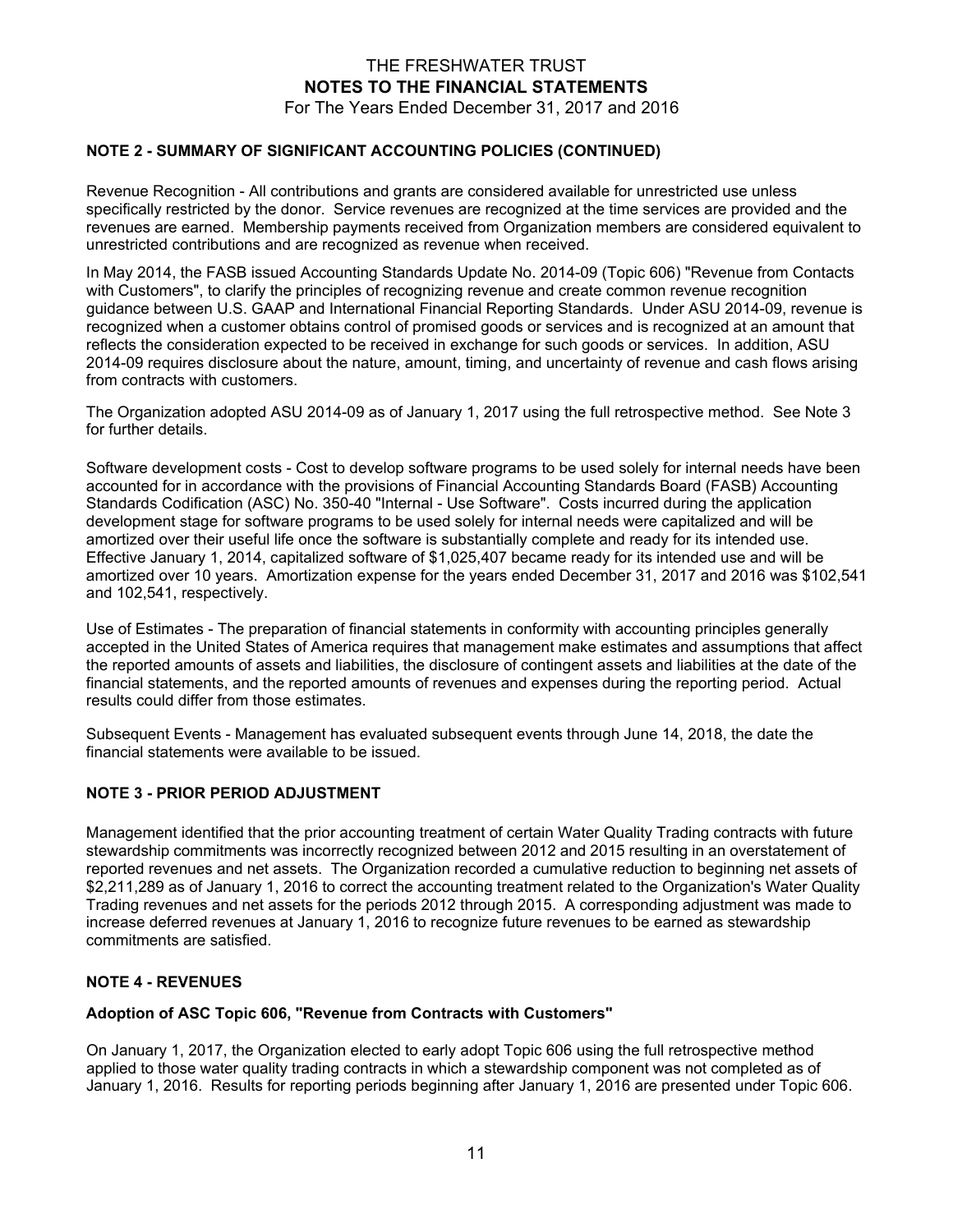For The Years Ended December 31, 2017 and 2016

## **NOTE 4 - REVENUES (CONTINUED)**

#### **Revenue Recognition**

Revenues are recognized when control of the promised goods or services is transferred to the Organization's customers, in an amount that reflects the consideration the Organization expects to be entitled to in exchange for those goods or services.

The following table presents the Organization's Water Quality Trading revenues disaggregated by type of contract.

|                                                  |     | 2017      | 2016      |
|--------------------------------------------------|-----|-----------|-----------|
| Contracts with future stewardship commitments    | \$. | 114.802   | 349.657   |
| Satisfaction of performance obligations          |     | 395.179   | 594.938   |
| Contracts without future stewardship commitments |     | 1.884.444 | 1,848,973 |
| <b>Total Water Quality Trading revenue</b>       |     | 2.394.425 | 2,793,568 |

## **Arrangements with Multiple Performance Obligations**

The Organization's Water Quality Trading contracts may include performance obligations related to ongoing longterm stewardship activities including maintenance, monitoring, third-party verification, credit registration, landowner payments and project management. For such arrangements, the Organization allocates revenue to the performance obligation based on its relative standalone selling price. The Organization generally determines standalone selling prices based on the prices used to generate credit calculations.

#### **Deferred Revenues**

The Organization records deferred revenue for its Water Quality Trading programs when cash payments are received in advance of completing all service obligations associated with long-term stewardship. The Organization recognizes deferred revenue based on a weighted average price per credit that covers all of the Organization's Water Quality Trading sites. Deferred revenues are released annually as a percentage of the weighted average price per credit based on the estimated stewardship costs for that year. Deferred revenues will be released over the next 20 years, as the Organization projects to spend approximately \$1.7 million on longterm stewardship of the Water Quality Trading sites.

|                                         | 2017       | 2016       |
|-----------------------------------------|------------|------------|
| Deferred revenue, beginning of period   | 2,324,338  | 2,211,289  |
| Additions to deferred revenue           | 232.452    | 707.987    |
| Satisfaction of performance obligations | (395, 179) | (594, 938) |
| Deferred revenue, end of period         | 2,161,611  | 2,324,338  |

At December 31, 2017, the approximate minimum stewardship commitments are as follows:

Year Ending December 31,

| 2018       | \$<br>249,075  |
|------------|----------------|
| 2019       | 137,789        |
| 2020       | 154,838        |
| 2021       | 136,323        |
| 2022       | 173,472        |
| Thereafter | 1,310,114      |
| Total      | 2,161,611<br>S |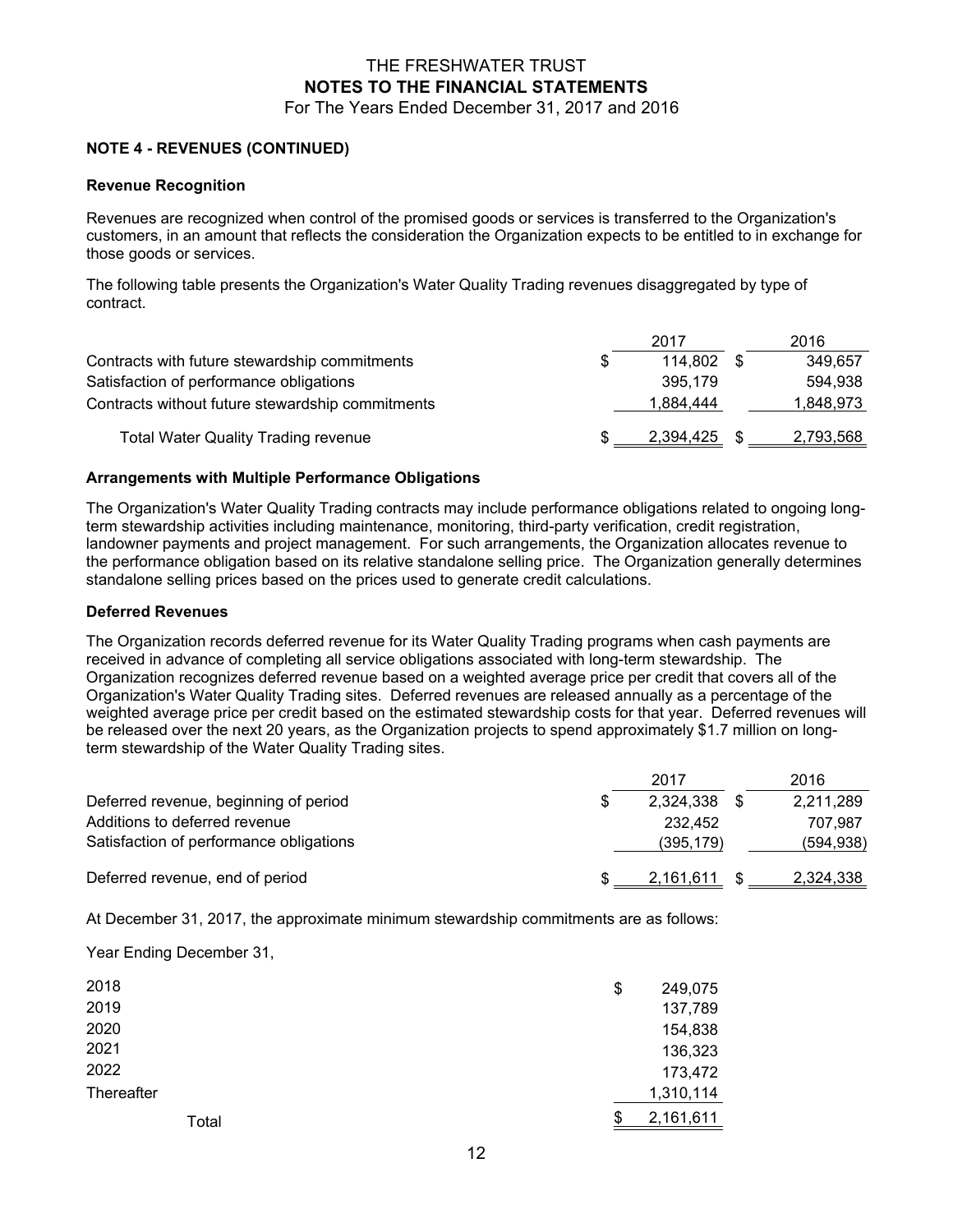For The Years Ended December 31, 2017 and 2016

## **NOTE 5 - FAIR VALUE MEASUREMENTS**

Financial Accounting Standards Board (FASB) Accounting Standards Codification (ASC) No. 820-10 "Fair Value Measurements", establishes a framework for measuring fair value. That framework provides a fair value hierarchy that prioritizes the inputs to valuation techniques used to measure fair value. The hierarchy gives the highest priority to unadjusted quoted prices in active markets for identical assets or liabilities (level 1 measurements) and the lowest priority to unobservable inputs (level 3 measurements). The three levels of the fair value hierarchy under FASB ASC No. 820-10 are described below:

| Level 1 | Inputs to the valuation methodology are unadjusted quoted prices for<br>identical assets or liabilities in active markets that the Organization has the<br>ability to access. |  |
|---------|-------------------------------------------------------------------------------------------------------------------------------------------------------------------------------|--|
| Level 2 | Inputs to the valuation method include:                                                                                                                                       |  |
|         | $\star$<br>Quoted prices for similar assets or liabilities in active<br>markets;                                                                                              |  |
|         | $\ast$<br>Quoted prices for identical or similar assets or liabilities in<br>inactive markets;                                                                                |  |
|         | $\star$<br>Inputs other than quoted prices that are observable for<br>the asset or liability;                                                                                 |  |
|         | *<br>Inputs that are derived principally from or corroborated by<br>observable market data by correlation or other means.                                                     |  |
|         | If the asset or liability has a specified (contractual term), the Level 2 input<br>must be observable for substantially the full term of the asset or liability.              |  |
| Level 3 | Inputs to the valuation methodology are unobservable and significant to<br>the fair value measurement.                                                                        |  |

The asset's or liability's fair value measurement level within the fair value hierarchy is based on the lowest level of any input that is significant to the fair value measurement. Valuation techniques used need to maximize the use of observable inputs and minimize the use of unobservable inputs.

Following is a description of the valuation methodologies used for assets measured at fair value.

As described in Note 6, the Organization maintains an endowment fund with the Oregon Community Foundation. The beneficial interest held at the Foundation was determined by the Foundation based upon the Organization's allocable share in the market value of the underlying investments made by the Foundation as reported to the Foundation by a third-party trustee from published market quotes.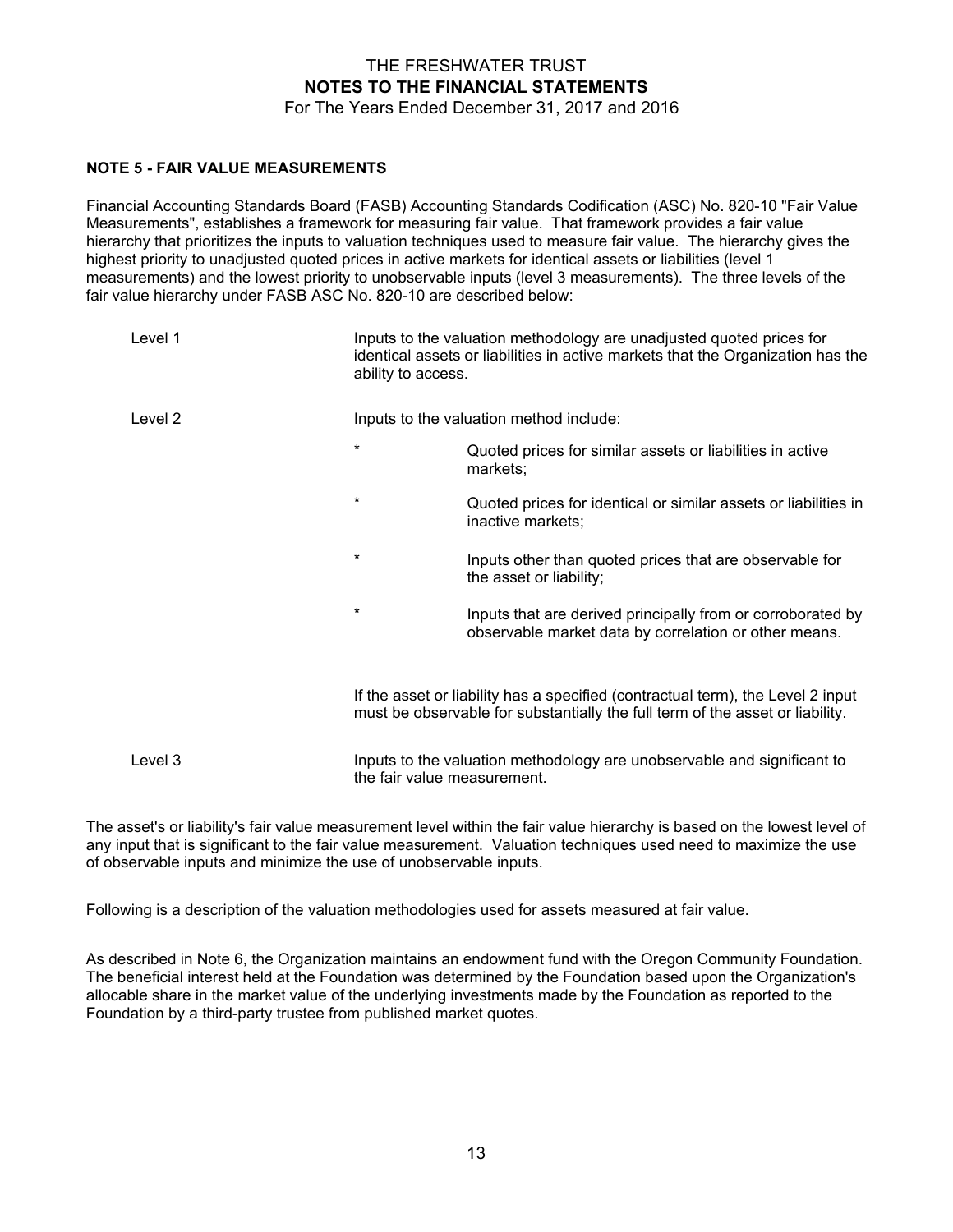For The Years Ended December 31, 2017 and 2016

## **NOTE 5 - FAIR VALUE MEASUREMENTS (CONTINUED)**

The methods described above may produce a fair value calculation that may not be indicative of net realizable value or reflective of future fair values. Furthermore, while Management believes its valuation methods are appropriate and consistent, the use of different methodologies or assumptions to determine the fair value of certain financial instruments could result in a different fair value measurement at the reporting date.

|                                    |         |    |         | Assets at Fair Value as of December 31, 2017 |         |
|------------------------------------|---------|----|---------|----------------------------------------------|---------|
|                                    | Level 1 |    | Level 2 | Level 3                                      | Total   |
| Beneficial interest held by others |         |    |         | 137,981                                      | 137,981 |
| Total assets at fair value         | \$      |    |         | \$<br>137,981                                | 137,981 |
|                                    |         |    |         | Assets at Fair Value as of December 31, 2016 |         |
|                                    | Level 1 |    | Level 2 | Level 3                                      | Total   |
| Beneficial interest held by others |         |    |         | 125,011                                      | 125,011 |
| Total assets at fair value         | \$      | \$ |         | \$<br>125,011                                | 125,011 |

The table below sets forth a summary of changes in the fair value of the Organization's level 3 assets for the year ended December 31:

|                                   |                                  | Level 3  |                                  | Level 3 |
|-----------------------------------|----------------------------------|----------|----------------------------------|---------|
|                                   | Endowment<br>Investments<br>2017 |          | Endowment<br>Investments<br>2016 |         |
| Balance, beginning of year        | \$                               | 125,011  | \$                               | 118,343 |
| Realized gains/(losses)           |                                  | 1,326    |                                  | 1,028   |
| Unrealized gains/(losses)         |                                  | 17,031   |                                  | 5,612   |
| Investment income, net of expense |                                  | (20)     |                                  | 28      |
| <b>Distributions</b>              |                                  | (5, 367) |                                  |         |
| Balance, end of year              | \$                               | 137,981  | \$                               | 125,011 |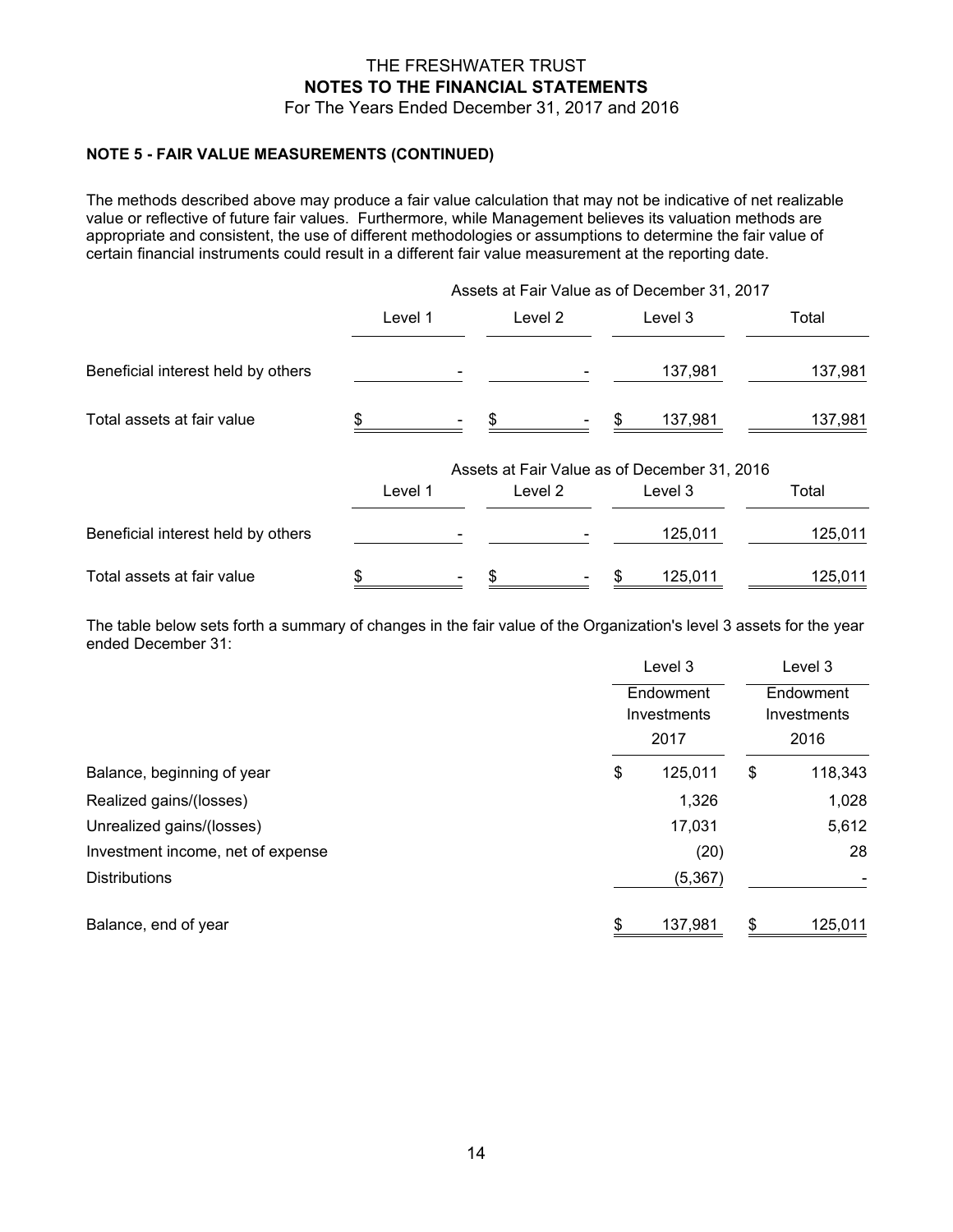For The Years Ended December 31, 2017 and 2016

## **NOTE 6 - INVESTMENT IN PERPETUAL TRUST**

In 1996 the Organization established the Oregon Trout Endowment Fund at the Oregon Community Foundation (the Foundation). The Organization intends to grow the balance of this fund to \$100,000 before beginning to draw on investment income and appreciation. At December 31, 2017 and 2016, the fair value of the assets in this fund totaled \$137,981 and \$125,011, respectively. As a component fund of the Foundation, the fund is invested and managed by the foundation and only investment income and appreciation will be made available to The Freshwater Trust in the future. For the year ended December 31, 2017, the Organization took a distribution of \$5,367.

## **NOTE 7 - LONG TERM DEBT**

On March 1, 2013, the Organization signed a \$5,000,000 credit agreement with The David and Lucile Packard Foundation, The Gordon and Betty Moore Foundation, and The Kresge Foundation to support projected future operating deficits and allow for capacity investment while building water quality trading and other natural infrastructure mitigation programs. The loans are unsecured. An initial advance of \$2,000,000 was made on the closing date. A second advance of \$2,000,000 was received July 2014. The third and final advance of \$1,000,000 will be available no later than September 1, 2015, provided the Organization satisfies certain conditions. Effective December 31, 2017, those conditions had not been met and the Organization did not take the final \$1,000,000 advance.

The Organization shall pay interest on the unpaid principal amount, to the extent funded, through the date that the entire principal amount of the loan has been repaid in full, at an interest rate equal to 1% per annum, simple interest. Accrued interest at December 31, 2017 and 2016 was:

| 15.811 | 16.811 |
|--------|--------|
|--------|--------|

Principal payments commenced on October 31, 2016 and will be made on or before each April 30th and October 31st prior to the maturity date of October 31, 2023. Principal payments will be based upon the greater of a fixed escalating principal repayment or a stated percentage of temperature and nutrient credits sold by the Organization during each six-month period ending June 30th or December 31st prior to the maturity date.

At December 31, 2017, the approximate minimum principal payments for the PRI Note Payable are as follows:

Year Ending December 31,

| 2018       |       | \$<br>200,000   |
|------------|-------|-----------------|
| 2019       |       | 400,000         |
| 2020       |       | 550,000         |
| 2021       |       | 650,000         |
| 2022       |       | 1,000,000       |
| Thereafter |       | 900,000         |
|            | Total | \$<br>3,700,000 |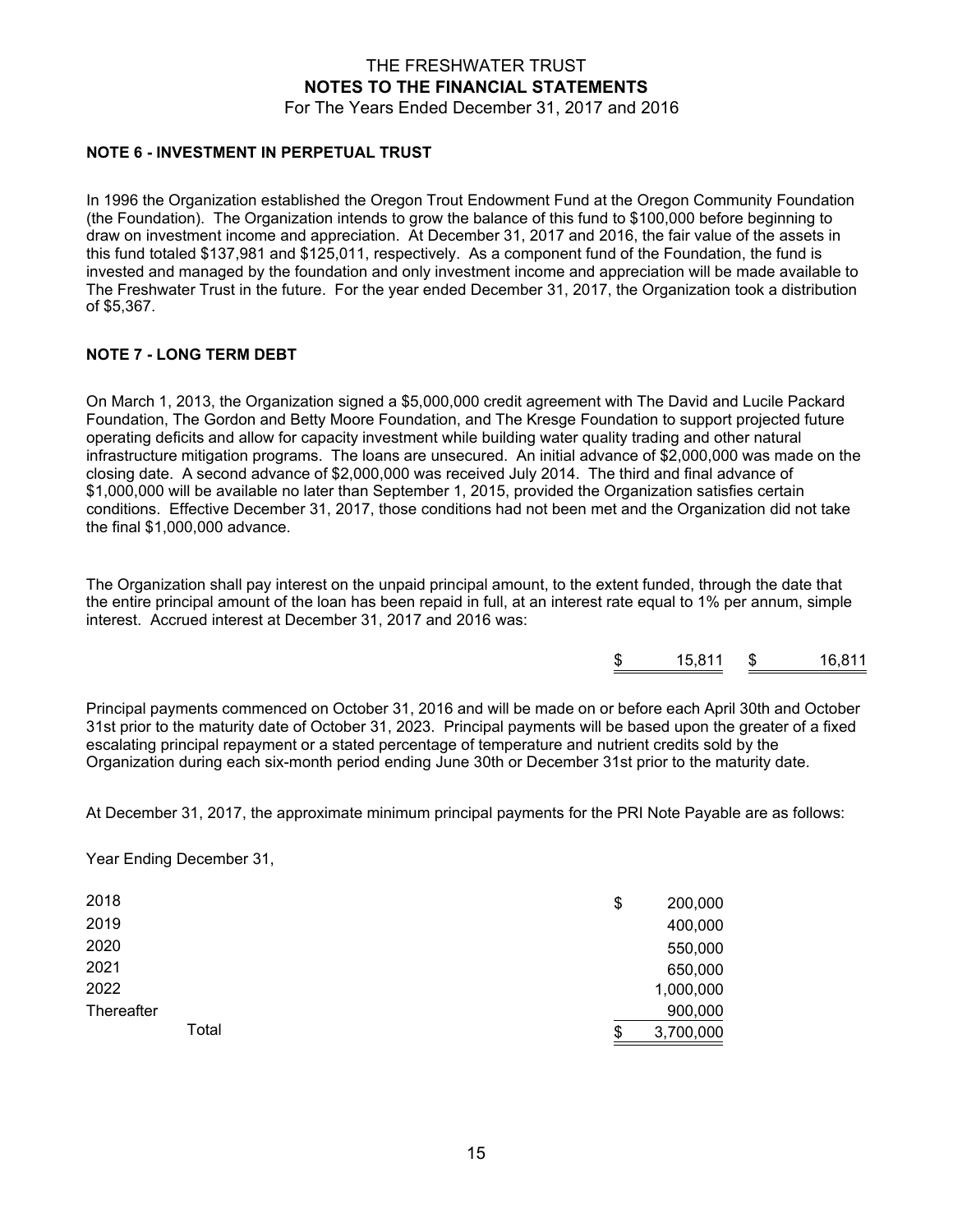For The Years Ended December 31, 2017 and 2016

## **NOTE 8 - TEMPORARILY AND PERMANENTLY RESTRICTED NET ASSETS**

Temporarily restricted net assets consist of the following:

|                                                | 2017    | 2016    |
|------------------------------------------------|---------|---------|
| Habitat programs                               | 126.477 | 340,640 |
| <b>Total Temporarily Restricted Net Assets</b> | 126.477 | 340,640 |

The Endowment Fund was established for the purpose of providing investment revenues to support wild fish conservation programs in perpetuity. Permanently restricted net assets at December 31, 2017 and 2016, consist of investments held within the Oregon Trout Endowment Fund; which is managed by the Oregon Community Foundation.

### **NOTE 9 - OPERATING LEASE COMMITMENTS**

The Organization leases its primary office faciliites under an operating lease, which commenced January 1, 2016 and expires April 30, 2026. The lease contains an annual provision to be paid as additional rent to cover the Organization's proportionate share of certain operating expenses.

Previously, the Organization occupied facilities under an operating lease which commenced December 1, 2005 and expires on September 30, 2021. A sublease agreement was negotiated for a portion of the office space with a term of January 1, 2016 through September 30, 2021.

Occupancy expense for the years ended December 31, 2017 and 2016 was:

|                                                                     | S | 484,871 | S    | 401,611 |
|---------------------------------------------------------------------|---|---------|------|---------|
| Sublease income for the years ended December 31, 2017 and 2016 was: |   |         |      |         |
|                                                                     | S | 122,203 | - \$ | 56,097  |

In addition, the Organization leases certain office equipment under lease agreements expiring in 2021. Rental expense paid for equipment leases for the years ended December 31, 2017 and 2016 was:

| 13,189 |  | 15,718 |
|--------|--|--------|
|--------|--|--------|

At December 31, 2017, the approximate minimum rental commitments for the above leases are as follows:

Year Ending December 31,

| 2018       | \$<br>525,617   |
|------------|-----------------|
| 2019       | 546,955         |
| 2020       | 511,613         |
| 2021       | 473,256         |
| 2022       | 367,486         |
| Thereafter | 1,304,963       |
| Total      | 3,729,890<br>\$ |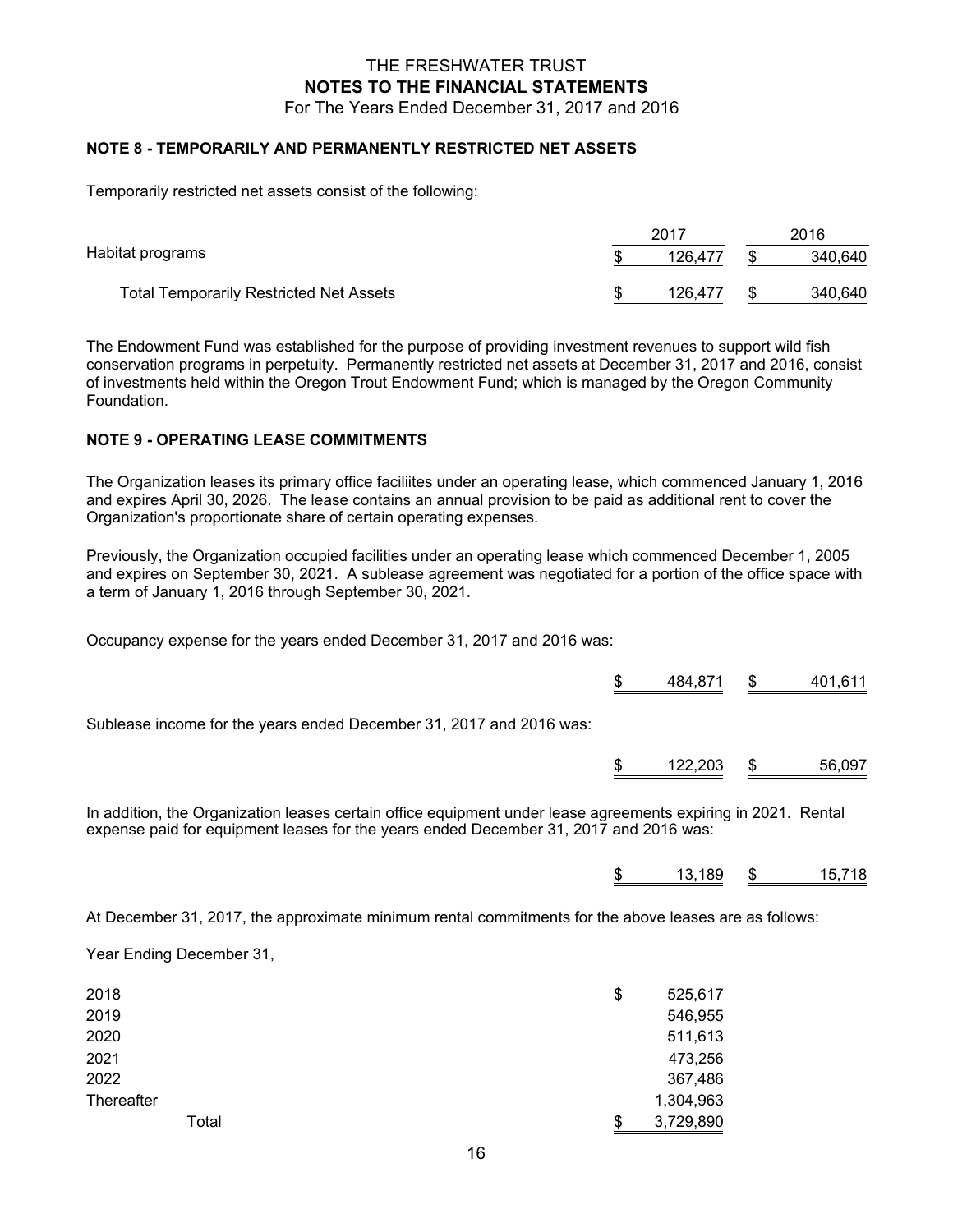For The Years Ended December 31, 2017 and 2016

## **NOTE 9 - OPERATING LEASE COMMITMENTS (CONTINUED)**

At December 31, 2017, the approximate sublease income for the above leases are as follows:

Year Ending December 31,

| 2018       |       | \$<br>134,971            |
|------------|-------|--------------------------|
| 2019       |       | 139,020                  |
| 2020       |       | 98,935                   |
| 2021       |       | 65,032                   |
| 2022       |       | ۰                        |
| Thereafter |       | $\overline{\phantom{0}}$ |
|            | Total | \$<br>437,958            |

### **NOTE 10 - RELATED PARTY TRANSACTIONS**

During 2013, the Organization entered into a water rights lease transaction with Mr. Malmberg, who was an employee of the organization at the time the agreement was executed. The agreement includes a five year instream lease which was paid up front. It also includes a fifteen year time limited instream transfer. The agreement was consummated in an arms-length transaction and is comparable to other water rights lease transactions entered into during 2013.

## **NOTE 11 - RETIREMENT PLANS**

The Organization provides substantially all full-time and certain part-time employees with access to a defined contribution retirement plan. The Organization's annual contribution to the plan is equal to 5.0% of the eligible annual compensation of each participant. Contributions by the Organization to the for the years ended December 31, 2017 and 2016 were:

\$ 149,616 138,398 \$

## **NOTE 12 - IN-KIND CONTRIBUTIONS**

Contributions of donated services that create or enhance nonfinancial assets or that require specialized skill, are provided by individuals possessing those skills, and would typically need to be purchased if not provided by donation, are recorded at their fair values in the period received. Donations of equipment and materials are recorded where there is an objective basis upon which to value these contributions and where the contributions are an essential part of the Organization's activities.

Contributed goods and professional services valued at \$94,912 and \$63,812 are included in unrestricted contributions, specifically for Special Events for the years ending December 31, 2017 and 2016.

Contributed goods and professional services valued at \$1,019,329 and \$435,784 are included in unrestricted contributions, specifically for the Habitat Program for the years ending December 31, 2017 and 2016.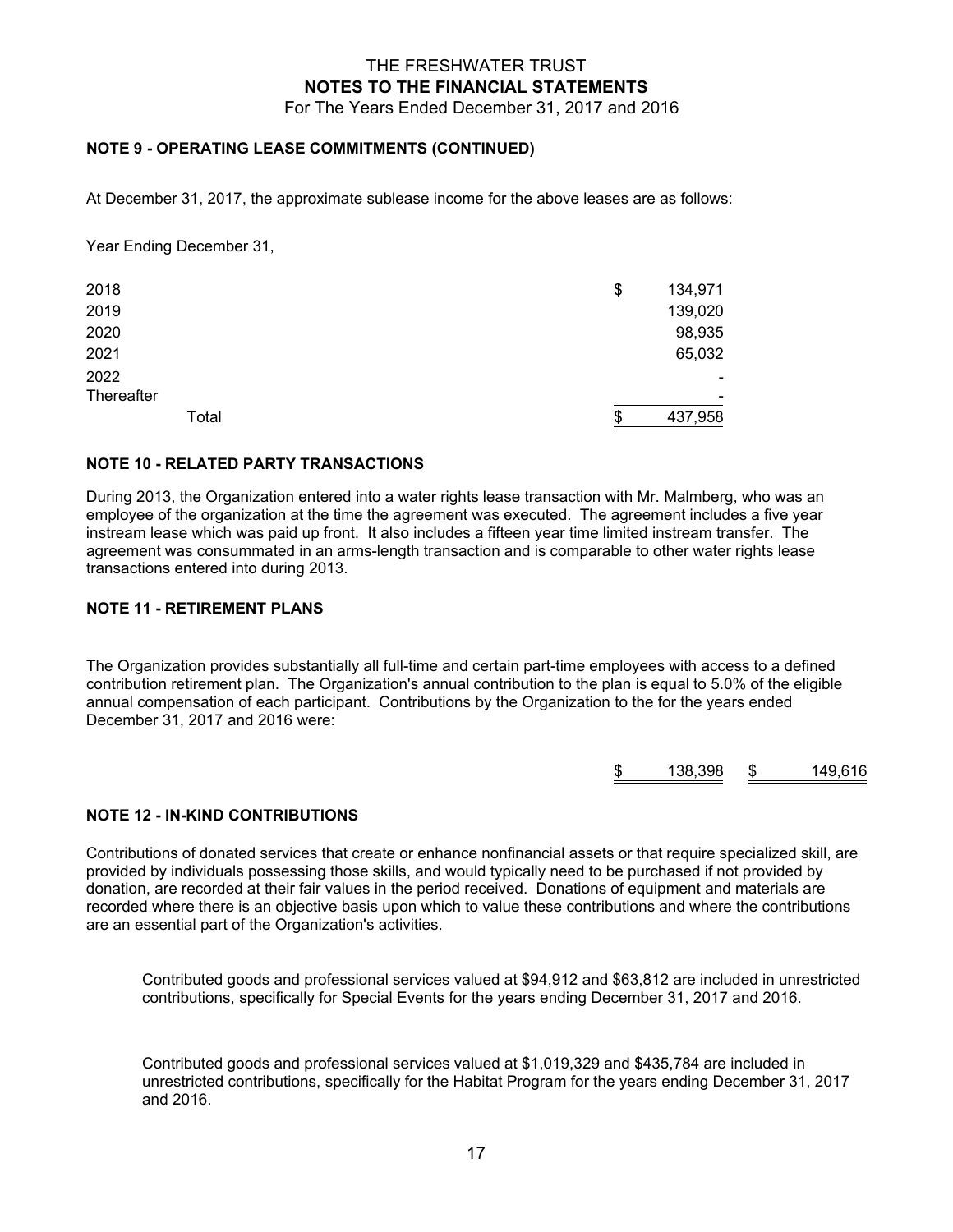For The Years Ended December 31, 2017 and 2016

## **NOTE 13 - WATER RIGHTS**

The Organization has acquired title for partial water right interests among several basins in Oregon to preserve in-stream water flows. The water rights are valued based on their original purchase cost. Annually, the Organization assesses the value of the water right interests held to determine if any permanent impairment of value has occurred. If the value of the water rights is determined to be impaired; the carrying value of the water rights would be reduced to their estimated fair value in the period that the impairment has occurred. For the years ended December 31, 2017 and 2016, the Organization has not recognized any impairment losses on the value these water rights.

## **NOTE 14 - WATER LEASE COMMITMENTS**

The Organization has entered into multiple water rights lease agreements with participating landowners in Oregon with terms ranging from one to fifteen years. Each water right lease agreement is conditioned upon the Organization receiving annual funding from the Columbia Basin Water Transaction Program. In the event that funding is not made available the water right lease terminates and the parties are released from their obligations.

During the year ended December 31, 2017, certain water rights lease agreements were paid two to five years in advance. There are contractual remedies that the Organization can pursue in the event of default by the landowner, which can include repayment of funds received.

At December 31, 2017. the approximate minimum commitments for the above leases are as follows:

Year Ending December 31:

| 2018       | \$<br>154,952 |
|------------|---------------|
| 2019       | 72,861        |
| 2020       | 49,125        |
| 2021       | 49,125        |
| 2022       | 8,525         |
| Thereafter |               |
| Total      | \$<br>334,588 |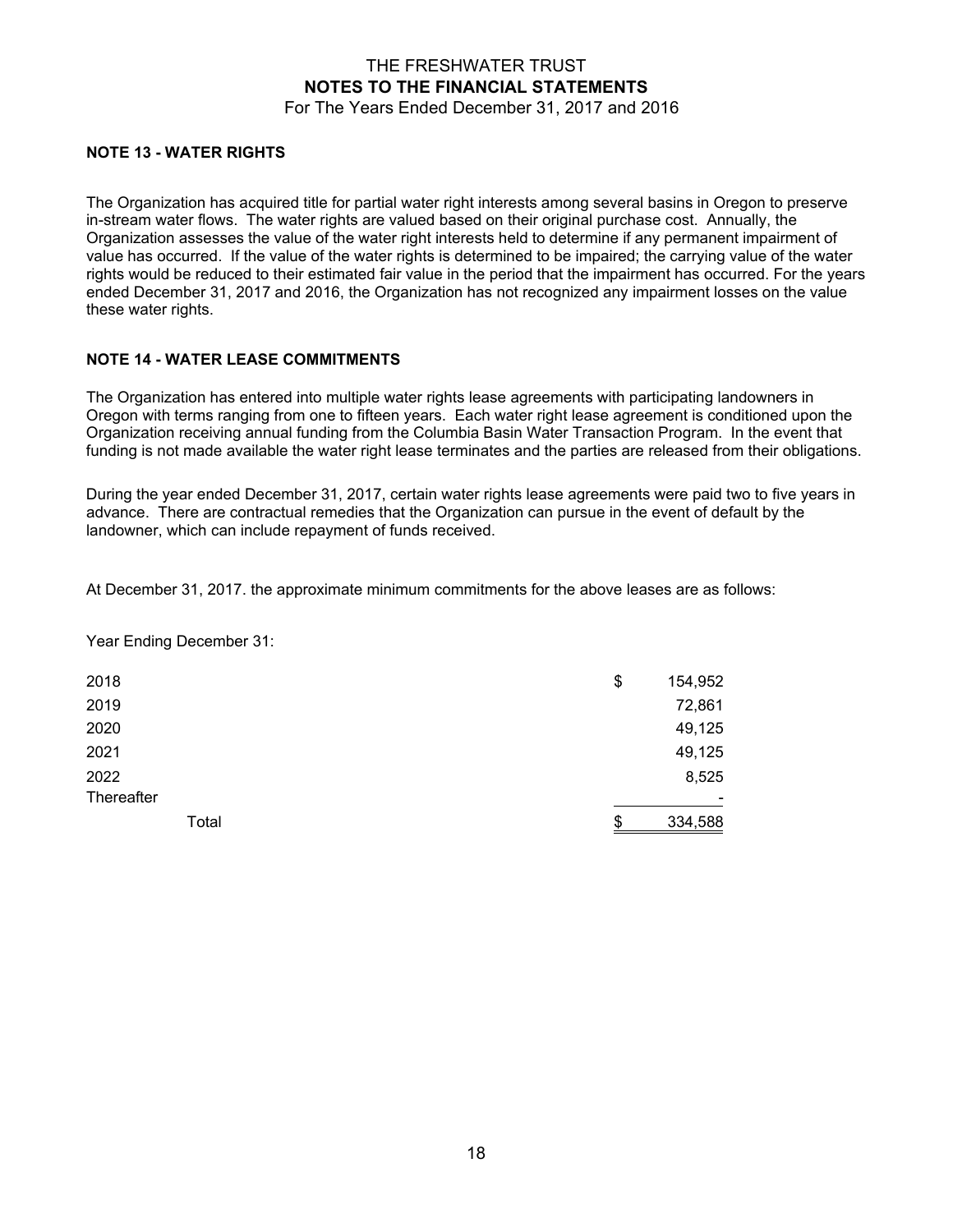## For The Years Ended December 31, 2017 and 2016

## **NOTE 15 - ENDOWMENT**

The Organization's endowment consists of one fund established for a variety of purposes. Its endowment includes funds both donor-restricted endowment funds and funds designated by the Board of Directors to function as endowments. As required by GAAP, net assets associated with endowment funds, including funds designated by the Board of Directors to function as endowments, are classified and reported based on the existence or absence of donor-imposed restrictions.

The Board of Directors of The Freshwater Trust has interpreted the Uniform Prudent Management of Institutional Funds Act (UPMIFA) as requiring the preservation of the fair value of the original gift as of the gift date and the donor-restricted funds absent explicit donor stipulations to the contrary. As a result of this interpretation, the Organization classifies as permanently restricted net assets (a) the original gifts donated to the permanent endowment, (b) the original value of subsequent gifts to the permanent endowment, and (c) accumulations to the permanent endowment made in accordance with the direction of the applicable donor gift instrument at the time the accumulation is added to the fund. The remaining portion of the donor-restricted endowment fund that is not classified as permanently restricted net assets is classified as temporarily restricted net assets until those amounts are appropriated for expenditure by the Organization in a manner consistent with the standard of prudence prescribed by UPMIFA. In accordance with UPMIFA, the Organization considers the following factors in making a determination to appropriate or accumulate donor-restricted endowment funds:

- (1) The duration and preservation of the fund
- (2) The purposes of the Organization and the donor-restricted endowment fund
- (3) General economic conditions
- (4) The possible effect of inflation and deflation
- (5) The expected total return from income and the appreciation of investments
- (6) Other resources of the Organization
- (7) The investment policies of the Organization

Endowment Net Asset Composition by Type of Fund as of December 31, 2017

|                                  | Unrestricted | Temporarily<br>Restricted | Permanently<br>Restricted |   | Total   |
|----------------------------------|--------------|---------------------------|---------------------------|---|---------|
| Board-designated endowment funds | 22,406       |                           | 115,575                   |   | 137,981 |
| Total assets at fair value       | 22,406       | ۰.                        | 115,575                   | S | 137,981 |

Endowment Net Asset Composition by Type of Fund as of December 31, 2016

|                                  | Unrestricted | Temporarily<br>Restricted | Permanently<br>Restricted | Total   |
|----------------------------------|--------------|---------------------------|---------------------------|---------|
| Board-designated endowment funds | 19,656       |                           | 105,355                   | 125,011 |
| Total assets at fair value       | 19.656       | $\sim$                    | 105,355                   | 125,011 |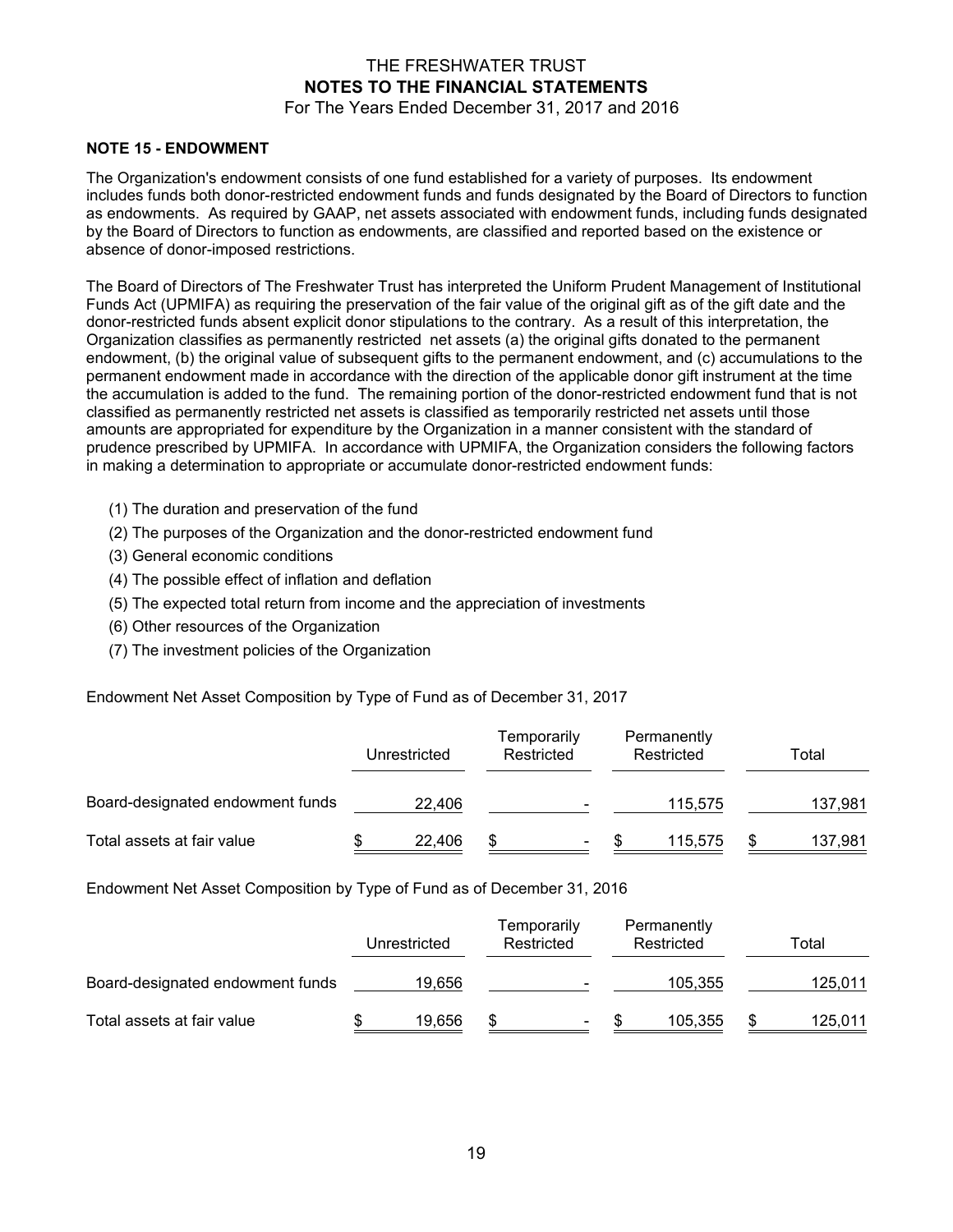For The Years Ended December 31, 2017 and 2016

## **NOTE 15 - ENDOWMENT (CONTINUED)**

Changes in Endowment Net Assets for the year ended December 31, 2017

|                                                              | Unrestricted | Temporarily<br>Restricted |   | Permanently<br>Restricted |     | Total    |
|--------------------------------------------------------------|--------------|---------------------------|---|---------------------------|-----|----------|
| Endowment net assets,<br>beginning of year                   | \$<br>19,656 |                           |   | 105,355                   | \$  | 125,011  |
| Investment return:<br>Investment income                      | (3)          |                           |   | (17)                      |     | (20)     |
| Net appreciation/(depreciation)<br>(realized and unrealized) | 2,753        |                           |   | 15,604                    |     | 18,357   |
| <b>Distributions</b>                                         |              |                           |   | (5, 367)                  |     | (5, 367) |
| Endowment net assets,<br>end of year                         | 22,406       | \$                        | S | 115,575                   | \$. | 137,981  |

## **NOTE 16 - CONCENTRATION OF CREDIT RISK**

Financial instruments, which potentially expose the Organization to concentrations of credit risk, consist primarily of cash and cash equivalents. Cash is deposited with institutions insured by the Federal Deposit Insurance Corporation (FDIC) and at times during the year exceeded the FDIC limits. At December 31, 2017 and 2016, cash balances exceed federally insured limits by \$261,282 and \$694,772, respectively.

The Organization has not experienced any losses in such accounts and believes it is not exposed to any significant credit risk on cash and cash equivalents.

## **NOTE 17 - RESTRICTED RESERVE ACCOUNT**

The Organization maintains a cash reserve account to fund future stewardship costs associated with a USFS Water Quality Trading contract. The contract stipulates that \$301,500 (45% of the contract) is earmarked for future stewardship costs. The balance in the reserve account at December 31, 2017 and 2016 was \$200,038 and \$301,899, respectively.

## **NOTE 18 - INDIRECT COST ALLOCATION**

The Organization receives federal funding which is subject to an Indirect Cost Negotiation Agreement offered by the United States Department of the Interior Business Center. The rate in effect for the years ended December 31, 2017 and 2016 was 21.83% (provisional) and 19.41% (final), respectively.

## **NOTE 19 - RECLASSIFICATIONS**

Certain prior year amounts have been reclassified to conform to the current year presentation.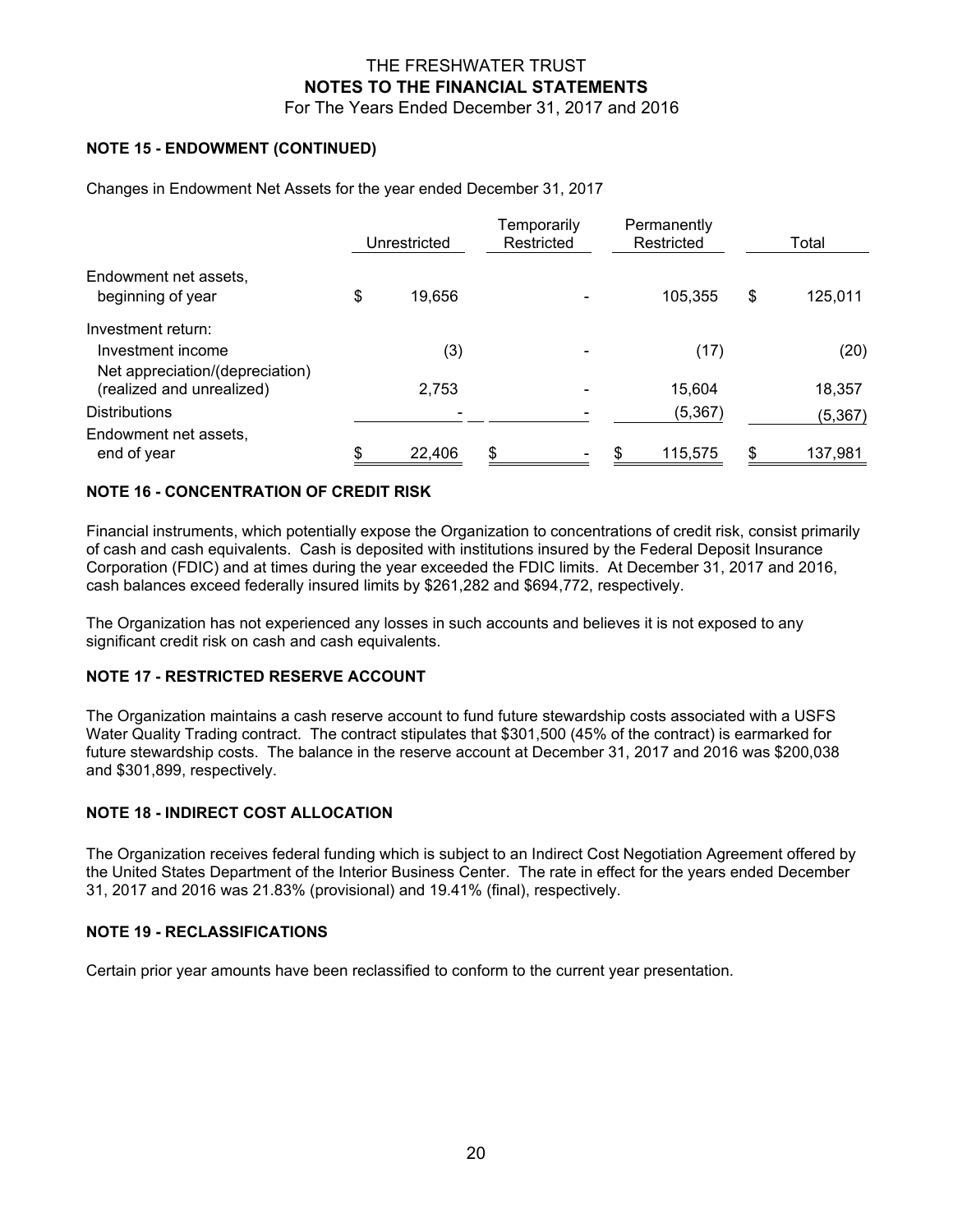## THE FRESHWATER TRUST**Schedule of Expenditures of Federal Awards** Year ended December 31, 2017

| <b>Federal Agency</b>                                                                                                            | Pass Through<br><b>Agency</b>                        | <b>Federal Program Title</b>                                           | <b>CFDA Number</b> | <b>Grant Identification</b><br><b>Number</b> | <b>Expenditures</b> |
|----------------------------------------------------------------------------------------------------------------------------------|------------------------------------------------------|------------------------------------------------------------------------|--------------------|----------------------------------------------|---------------------|
| National Fish & Wildlife Foundation                                                                                              | <b>CBWTP</b>                                         | Innovative Transactions to Restore Flow                                | 81.000             | 0201.17.053096                               | \$<br>108,081       |
| National Fish & Wildlife Foundation                                                                                              | <b>CBWTP</b>                                         | Innovative Transactions to Restore Flow                                | 81.000             | 0201.17.053092                               | 54,031              |
| National Fish & Wildlife Foundation                                                                                              | <b>CBWTP</b>                                         | Innovative Transactions to Restore Flow                                | 81.000             | 0201.18.058011                               | 30,006              |
| National Fish & Wildlife Foundation                                                                                              | <b>CBWTP</b>                                         | Innovative Transactions to Restore Flow                                | 81.000             | 0201.18.058002                               | 9,530               |
| National Fish & Wildlife Foundation                                                                                              | <b>CBWTP</b>                                         | Water Lease Payments - Columbia Basin                                  | 81.000             | 0201.17.053096                               | 487,057             |
| National Fish & Wildlife Foundation                                                                                              | <b>CBWTP</b>                                         | Water Lease Payments - Accord                                          | 81.000             | 0201.17.053092                               | 391,028             |
| National Fish & Wildlife Foundation<br>National Fish & Wildlife Foundation<br><b>Total National Fish and Wildlife Foundation</b> | <b>CBWTP</b><br><b>CBWTP</b>                         | Water Lease Payments - Columbia Basin<br>Water Lease Payments - Accord | 81.000<br>81.000   | 0201.18.058011<br>0201.18.058002             | 29,898              |
|                                                                                                                                  |                                                      |                                                                        |                    |                                              | 1,109,631           |
| Bureau of Land Management                                                                                                        |                                                      | Waters Creek RM 0.7 Habitat Project                                    | 15.234             | L17AC00161                                   | 1,969               |
| <b>Bureau of Land Management</b>                                                                                                 |                                                      | Salmon River Aquatic Habitat Restoration                               | 15.234             | L13AC00128                                   | 113,044             |
| Total Bureau of Land Management                                                                                                  |                                                      |                                                                        |                    |                                              | 115,013             |
| <b>Bureau of Reclamation</b>                                                                                                     |                                                      | Rogue River Basin Restoration                                          | 15.517             | R17AC00159                                   | 18,764              |
| <b>Bureau of Reclamation</b>                                                                                                     |                                                      | Rogue River Basin Restoration                                          | 15.517             | R16AC00136                                   | 114,223             |
| <b>Bureau of Reclamation</b>                                                                                                     |                                                      | Rogue River Basin Restoration                                          | 15.517             | R16AC00100                                   | 318,336             |
| <b>Bureau of Reclamation</b><br><b>Bureau of Reclamation</b>                                                                     |                                                      | Rogue River Basin Restoration                                          | 15.517<br>15.517   | R15AC00036                                   | 243,557<br>46,069   |
| <b>Bureau of Reclamation</b>                                                                                                     |                                                      | Rogue River Basin Restoration                                          | 15.517             | R14AC00029<br>R14AC00048                     | 198,011             |
| <b>Total Bureau of Reclamation</b>                                                                                               |                                                      | Rogue River Basin Restoration                                          |                    |                                              | 938,960             |
| US Department of Agriculture, NRCS                                                                                               |                                                      | Streamlining Regulatory Compliance and Conservation Planning           | 10.912             | 69-3A75-17-287                               | 51,638              |
| <b>Total OWEB/Pacific Coast Salmon</b><br>Program                                                                                |                                                      |                                                                        |                    |                                              | 51,638              |
| US Environmental Protection Agency<br><b>Total US Environmental Protection</b><br>Agency                                         | <b>US Endowment</b><br>for Forestry &<br>Communities | Framework for Acquiring and Sustainably Managing Agricultural<br>Land  | 66.441             | 83590301                                     | 82,398<br>82,398    |
| <b>US Forest Service</b>                                                                                                         |                                                      | Little Butte Watershed Riparian Erosion Mapping and Assessment         | 10.683             | 17-PA-110610-022                             | 14,687              |
| <b>US Forest Service</b>                                                                                                         |                                                      | Upper Sandy River Basin Habitat Restoration                            | 10.683             | 17-SA-11060600-012                           | 23,483              |
| <b>Total US Forest Service</b>                                                                                                   |                                                      |                                                                        |                    |                                              | 38,170              |
| Bureau of Land Management                                                                                                        | <b>NFWF</b>                                          | Upper Sandy River Basin Habitat Restoration                            | 15.231             | 0901.16.054362                               | 75,409              |
| Total Bureau of Land Management                                                                                                  |                                                      |                                                                        |                    |                                              | 75,409              |

See accompanying notes and accountant's report.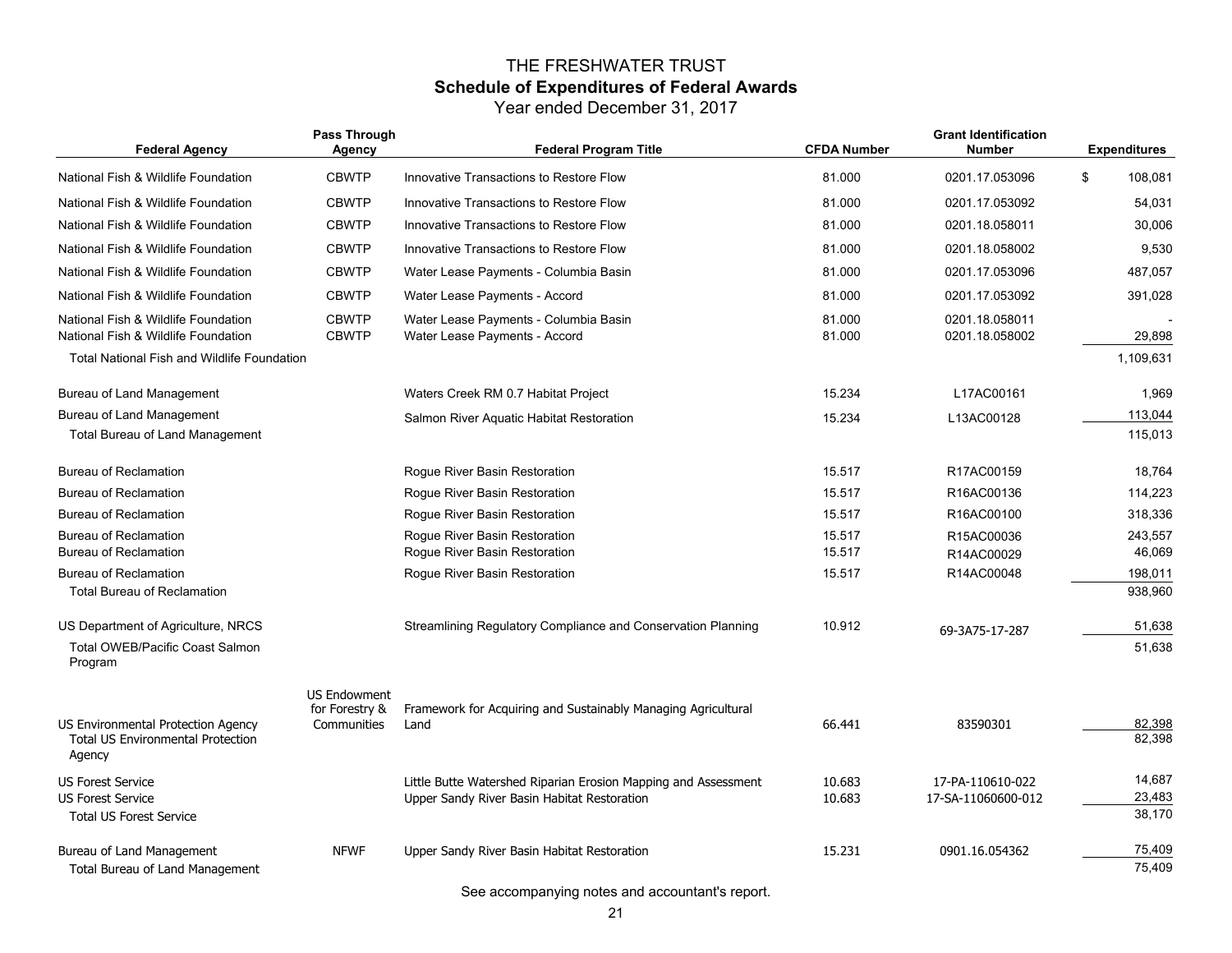## THE FRESHWATER TRUST**Schedule of Expenditures of Federal Awards** Year ended December 31, 2017

| <b>Bonneville Power Administration</b><br><b>Total Bonneville Power Administration</b> | Confederated<br>Tribes of the<br>Warm Springs<br>Reservation | MFJDR Galena Tailings Design Final Report                   |        | T-17382-16 | 117,216<br>117,216 |
|----------------------------------------------------------------------------------------|--------------------------------------------------------------|-------------------------------------------------------------|--------|------------|--------------------|
| National Forest Foundation                                                             |                                                              | Upper Sandy River Basin Aquatic Habitat Restoration Project | 10.682 | AJ-608     | 24,650             |
| National Forest Foundation                                                             |                                                              | Treasured Landscapes, Still Creek Restoration Project       | 10.682 | TJ-601     | 86,689             |
|                                                                                        |                                                              |                                                             |        |            |                    |
| <b>Total National Forest Foundation</b>                                                |                                                              |                                                             |        |            | 111,339            |
| <b>Total Expenditures Federal Awards</b>                                               |                                                              |                                                             |        |            | 2,639,774          |

See accompanying notes and accountant's report.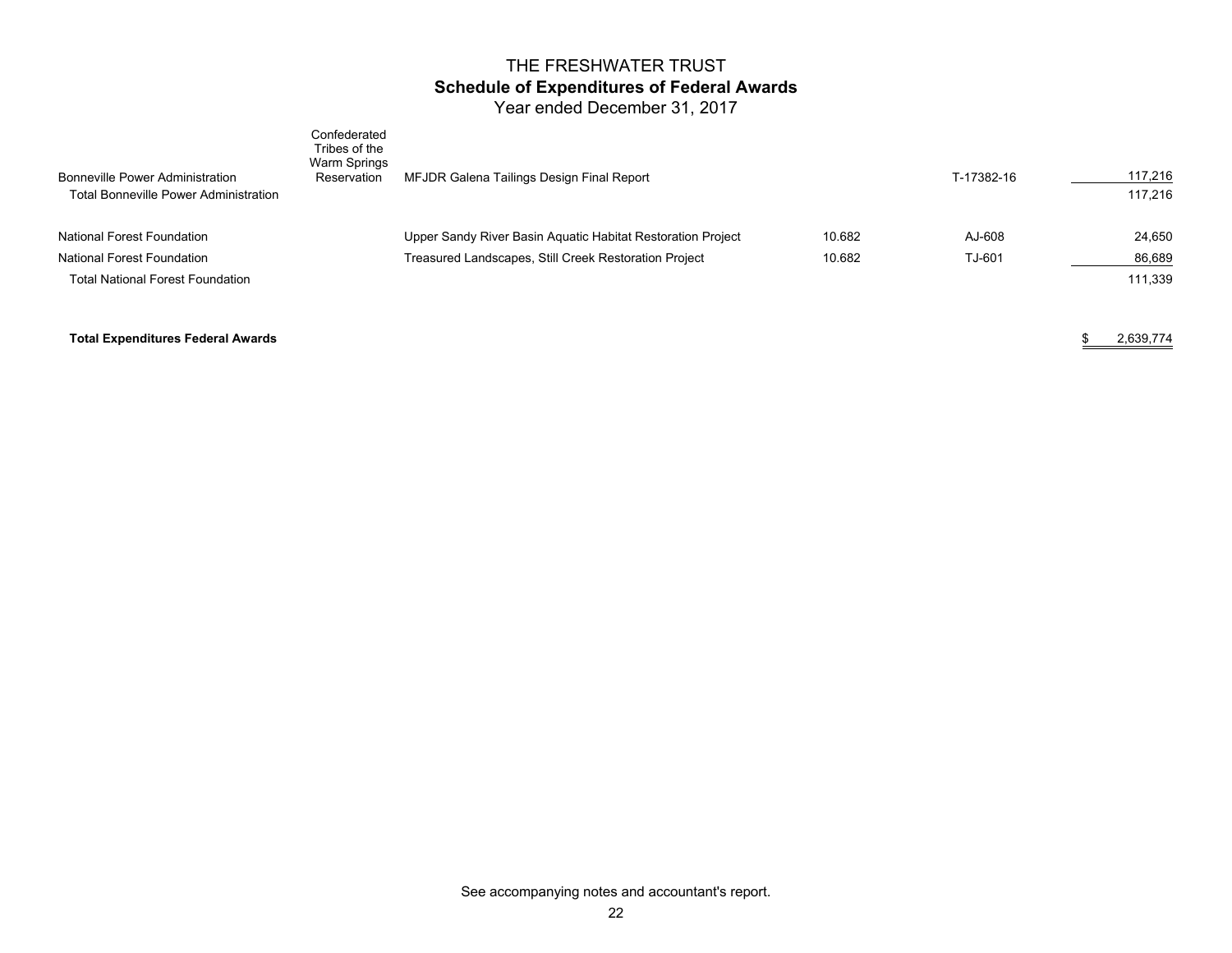## The Freshwater Trust **Notes To Schedule of Expenditures of Federal Awards** Year ended December 31, 2017

## **NOTE 1 - BASIS OF PRESENTATION**

The accompanying schedule of expenditures of federal awards includes the federal grant activity of The Freshwater Trust and is presented on the accrual basis of accounting. The information in this schedule is presented in accordance with the requirements of Title 2 U.S. Code of Federal Regulations Part 200, Uniform Administrative Requirements, Cost Principles, and Audit Requirements for Federal Awards (Uniform Guidance).

| Total expenditures of federal awards       | 2.639.774  |
|--------------------------------------------|------------|
| Non federal expenditures                   | 7.724.210  |
| Total expenses per Statement of Activities | 10,363,984 |

## **NOTE 2 - INDIRECT COST RATE**

The organization has elected not to use the ten percent (10%) de-minimis indirect cost rate provision.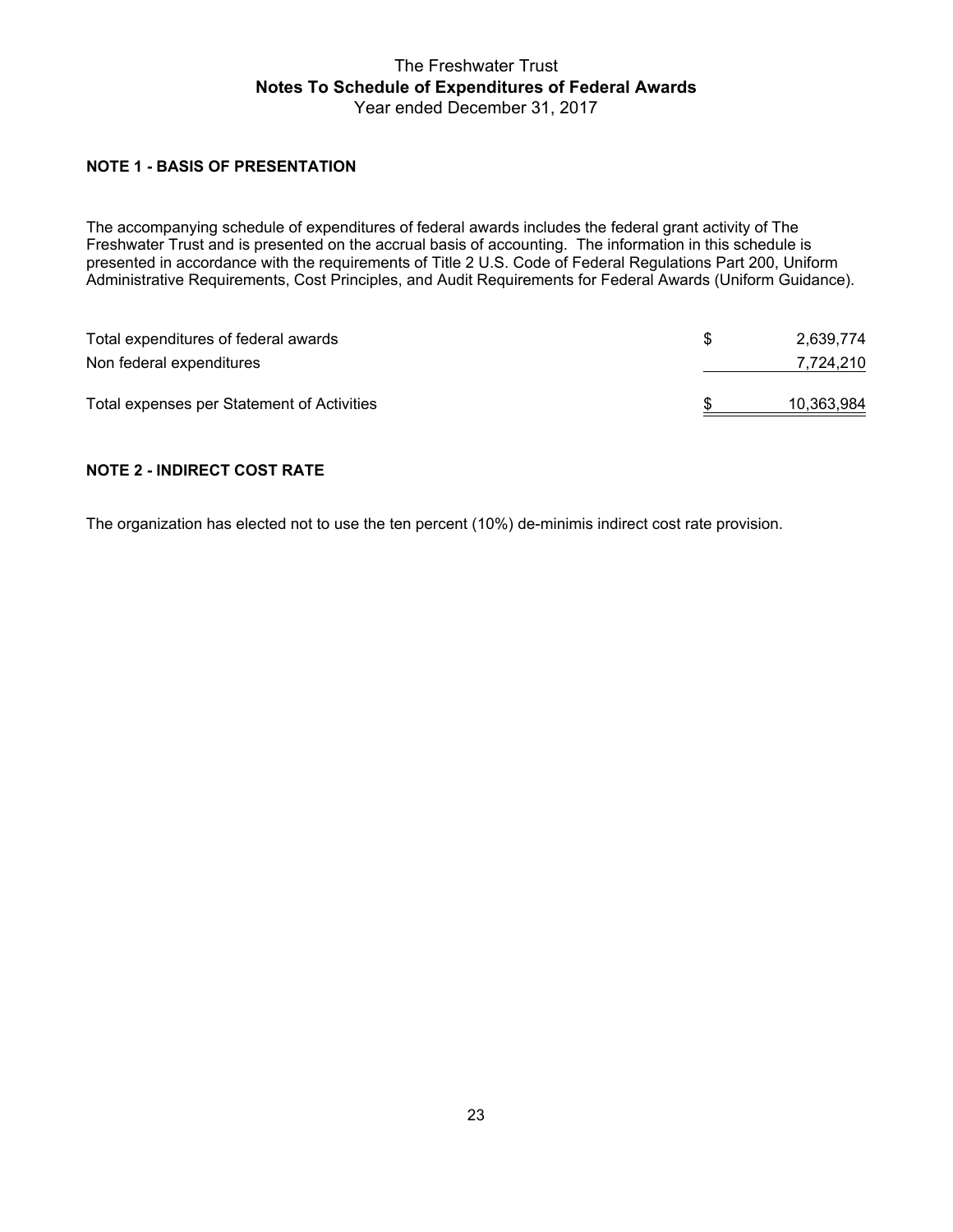### **INDEPENDENT AUDITOR'S REPORT ON INTERNAL CONTROL OVER FINANCIAL REPORTING AND ON COMPLIANCE AND OTHER MATTERS BASED ON AN AUDIT OF FINANCIAL STATEMENTS PERFORMED IN ACCORDANCE WITH GOVERNMENT AUDITING STANDARDS**

### **To the Board of Directors of**

### The Freshwater Trust

We have audited, in accordance with the auditing standards generally accepted in the United States of America and the standards applicable to financial audits contained in Government Auditing Standards issued by the Comptroller General of the United States, the financial statements of The Freshwater Trust (a nonprofit organization), which comprise the statement of financial position as of December 31, 2017, and the related statements of activities, and cash flows for the year then ended, and the related notes to the financial statements, and have issued our report thereon dated July 11, 2018.

### **Internal Control Over Financial Reporting**

In planning and performing our audit of the financial statements, we considered The Freshwater Trust's internal control over financial reporting (internal control) to determine the audit procedures that are appropriate in the circumstances for the purpose of expressing our opinion on the financial statements, but not for the purpose of expressing an opinion on the effectiveness of The Freshwater Trust's internal control. Accordingly, we do not express an opinion on the effectiveness of the The Freshwater Trust's internal control.

A deficiency in internal control exists when the design or operation of a control does not allow management or employees, in the normal course of performing their assigned functions, to prevent, or detect and correct, misstatements on a timely basis. A material weakness is a deficiency, or a combination of deficiencies, in internal control, such that there is a reasonable possibility that a material misstatement of the entity's financial statements will not be prevented, or detected and corrected on a timely basis. A significant deficiency is a deficiency, or a combination of deficiencies, in internal control that is less severe than a material weakness, yet important enough to merit attention by those charged with governance.

Our consideration of internal control was for the limited purpose described in the first paragraph of this section and was not designed to identify all deficiencies in internal control that might be material weaknesses or significant deficiencies. Given these limitations, during our audit we did not identify any deficiencies in internal control that we consider to be material weaknesses. However, material weaknesses may exist that have not been identified.

## **Compliance and Other Matters**

As part of obtaining reasonable assurance about whether The Freshwater Trust's financial statements are free from material misstatement, we performed tests of its compliance with certain provisions of laws, regulations, contracts, and grant agreements, noncompliance with which could have a direct and material effect on the determination of financial statement amounts. However, providing an opinion on compliance with those provisions was not an objective of our audit, and accordingly, we do not express such an opinion. The results of our tests disclosed no instances of noncompliance or other matters that are required to be reported under Government Auditing Standards.

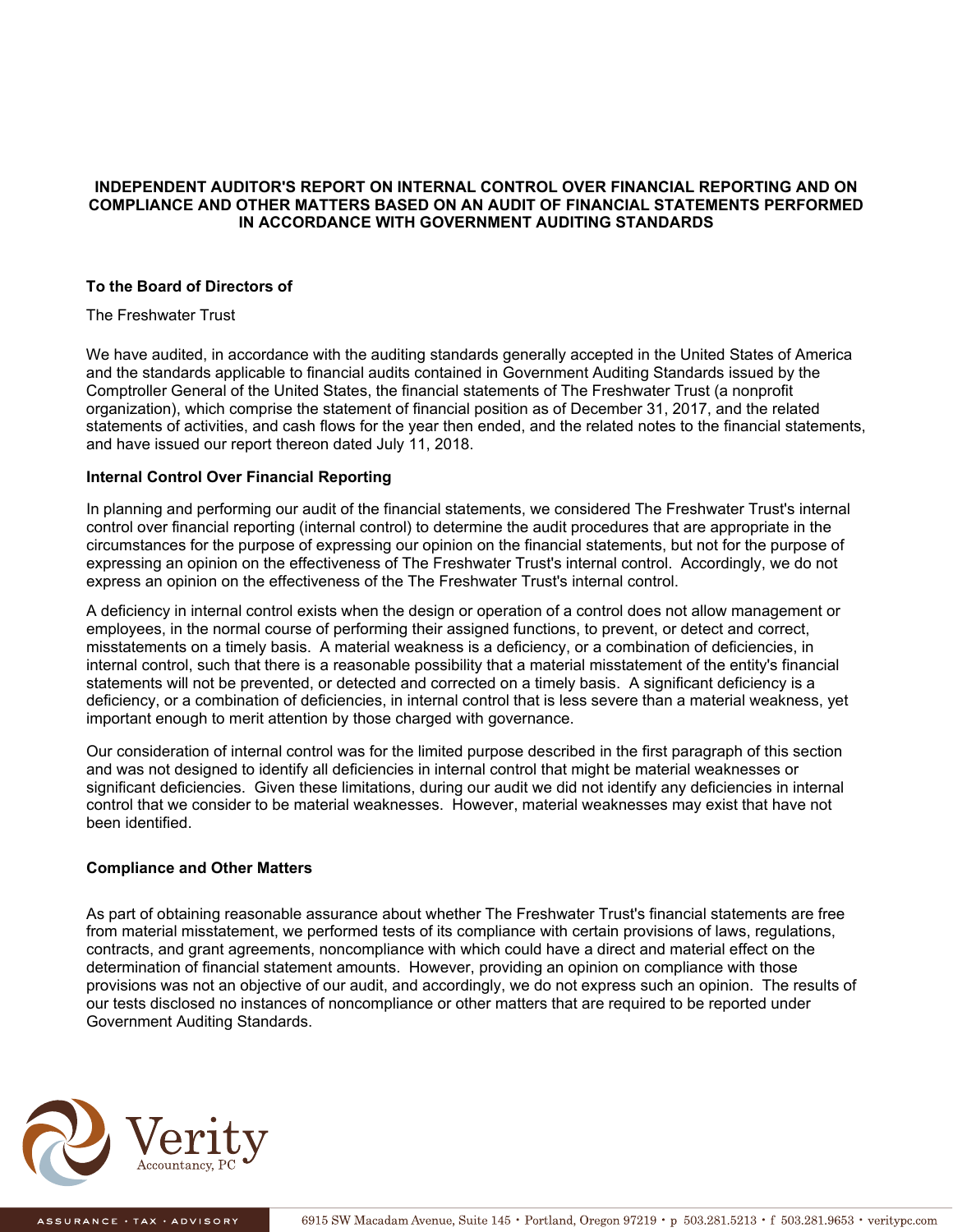### **Purpose of this Report**

The purpose of this report is solely to describe the scope of our testing of internal control and compliance and the results of that testing, and not to provide an opinion on the effectiveness of the organization's internal control or on compliance. This report is an integral part of an audit performed in accordance with Government Auditing Standards in considering the organization's internal control and compliance. Accordingly, this communication is not suitable for any other purpose.

Verity Accountancy, PC

Verity Accountancy, PC

July 11, 2018 Portland, Oregon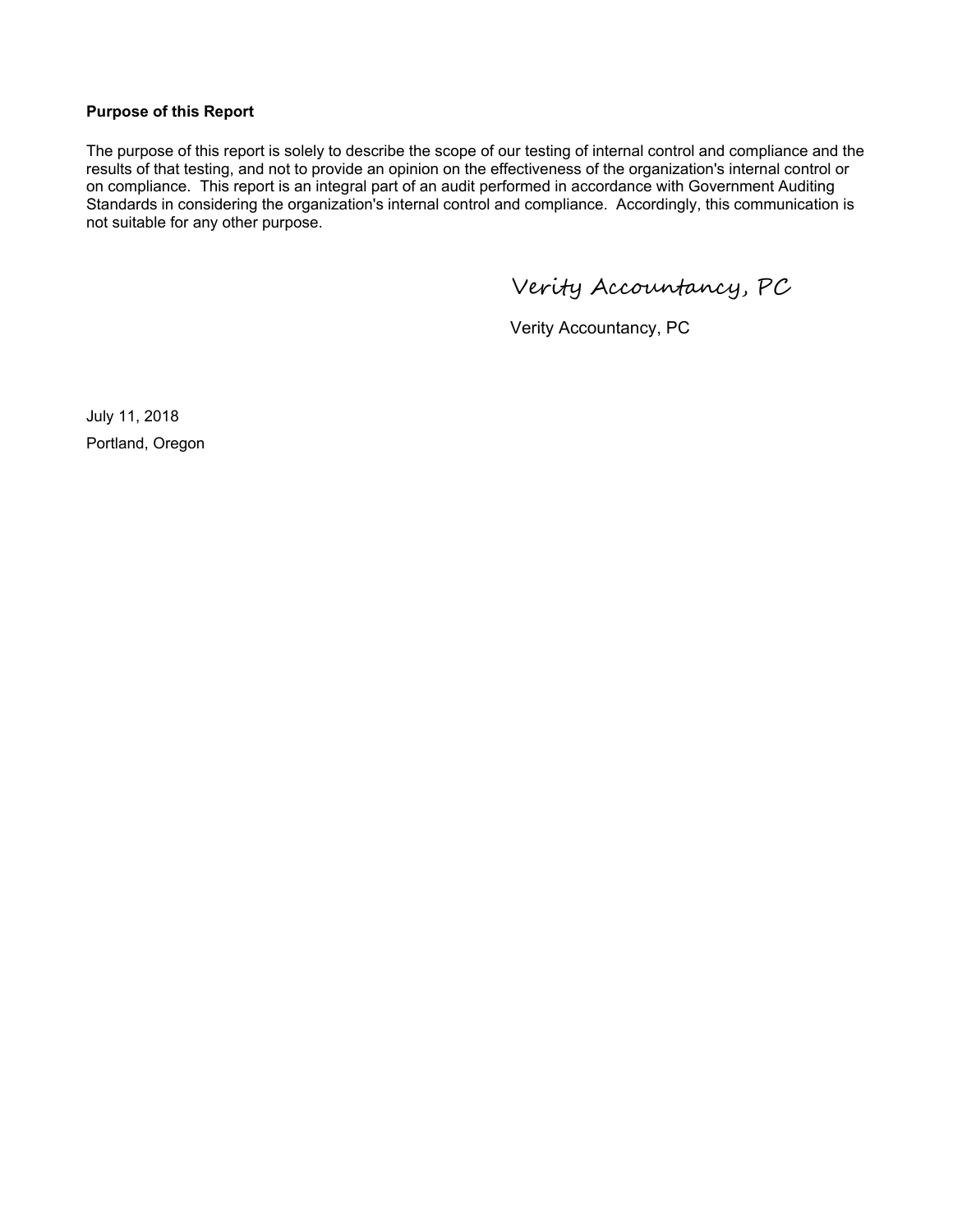## **INDEPENDENT AUDITOR'S REPORT ON COMPLIANCE FOR EACH MAJOR PROGRAM AND ON INTERNAL CONTROL OVER COMPLIANCE REQUIRED BY THE UNIFORM GUIDANCE**

#### **To the Board of Directors of**

The Freshwater Trust

### **Report on Compliance for Each Major Federal Program**

We have audited The Freshwater Trust's compliance with the types of compliance requirements described in the OMB Compliance Supplement that could have a direct and material effect on each of The Freshwater Trust's major federal programs for the year ended December 31, 2017. The Freshwater Trust's major federal programs are identified in the summary of auditor's results section of the accompanying schedule of findings and questioned costs.

#### **Management's Responsibility**

Management is responsible for compliance with federal statutes, regulations, and the terms and conditions of its federal awards applicable to its federal programs.

#### **Auditor's Responsibility**

Our responsibility is to express an opinion on compliance for each of The Freshwater Trust's major federal programs based on our audit of the types of compliance requirements referred to above. We conducted our audit of compliance in accordance with auditing standards generally accepted in the United States of America; the standards applicable to financial audits contained in Government Auditing Standards, issued by the Comptroller General of the United States; and the audit requirements of Title 2 U.S. Code of Federal Regulations Part 200, Uniform Administrative Requirements, Cost Principles, and Audit Requirements for Federal Awards (Uniform Guidance). Those standards and the Uniform Guidance require that we plan and perform the audit to obtain reasonable assurance about whether noncompliance with the types of compliance requirements referred to above that could have a direct and material effect on a major federal program occurred. An audit includes examining, on a test basis, evidence about The Freshwater Trust's compliance with those requirements and performing such other procedures as we considered necessary in the circumstances.

We believe that our audit provides a reasonable basis for our opinion on compliance for each major federal program. However, our audit does not provide a legal determination of The Freshwater Trust's compliance.

## **Opinion on Each Major Federal Program**

In our opinion, The Freshwater Trust complied, in all material respects, with the types of compliance requirements referred to above that could have a direct and material effect on each of its major federal programs for the year ended December 31, 2017.

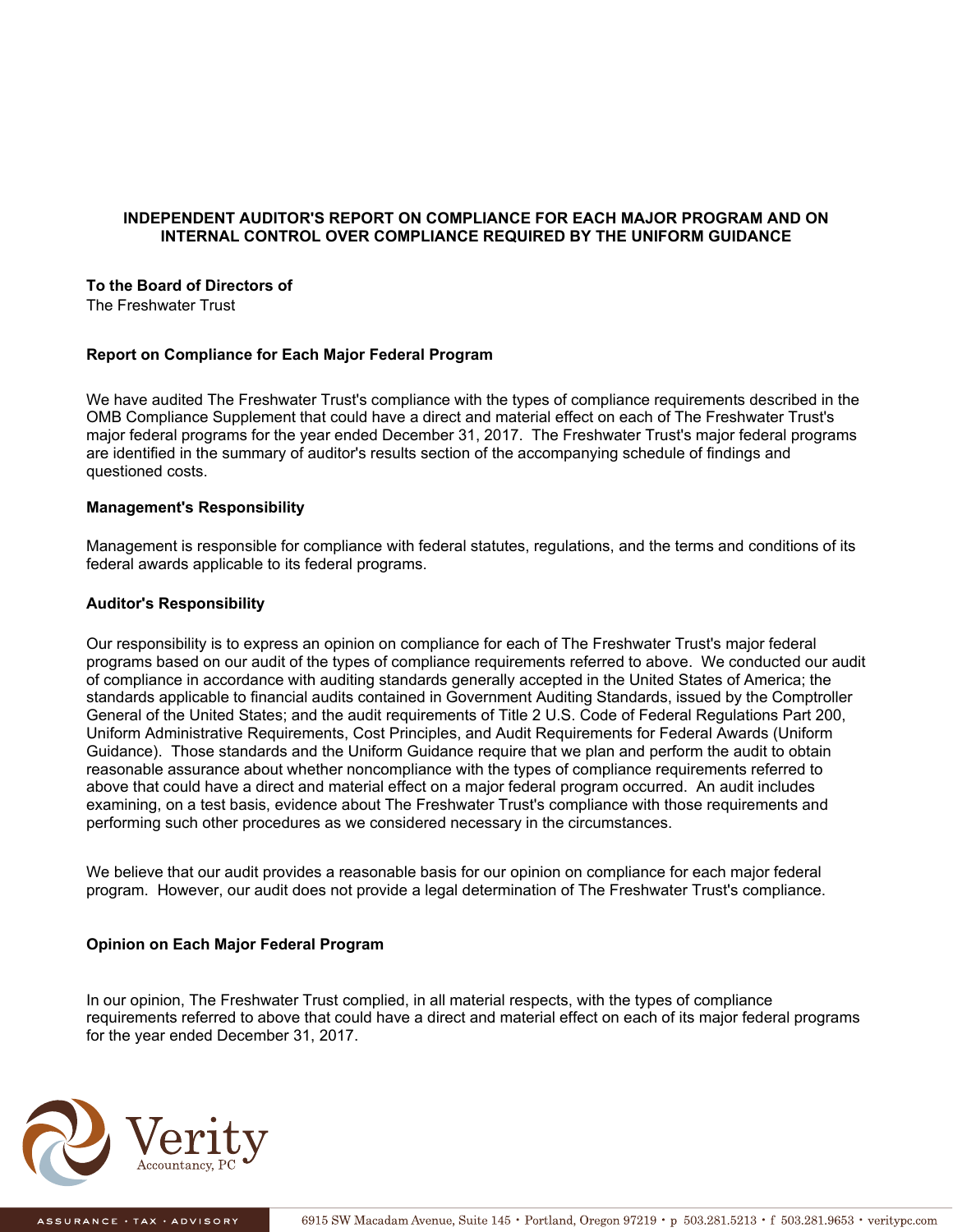#### **Report on Internal Control over Compliance**

Management of The Freshwater Trust is responsible for establishing and maintaining effective internal control over compliance with the types of compliance requirements referred to above. In planning and performing our audit of compliance, we considered The Freshwater Trust's internal control over compliance with the types of requirements that could have a direct and material effect on each major federal program to determine the auditing procedures that are appropriate in the circumstances for the purpose of expressing an opinion on compliance for each major federal program and to test and report on internal control over compliance in accordance with the Uniform Guidance, but not for the purpose of expressing an opinion on the effectiveness of internal control over compliance. Accordingly, we do not express an opinion on the effectiveness of The Freshwater Trust's internal control over compliance.

A deficiency in internal control over compliance exists when the design or operation of a control over compliance does not allow management or employees, in the normal course of performing their assigned functions, to prevent, or detect and correct, noncompliance with a type of compliance requirement of a federal program on a timely basis. A material weakness in internal control over compliance is a deficiency, or combination of deficiencies, in internal control over compliance, such that there is a reasonable possibility that material noncompliance with a type of compliance requirement of a federal program will not be prevented, or detected and corrected, on a timely basis. A significant deficiency in internal control over compliance is a deficiency, or a combination of deficiencies, in internal control over compliance with a type of compliance requirement of a federal program that is less severe than a material weakness in internal control over compliance, yet important enough to merit attention by those charged with governance.

Our consideration of internal control over compliance was for the limited purpose described in the first paragraph of this section and was not designed to identify all deficiencies in internal control over compliance that might be material weaknesses or significant deficiencies. We did not identify any deficiencies in internal control over compliance that we consider to be material weaknesses. However, material weaknesses may exist that have not been identified.

The purpose of this report on internal control over compliance is solely to describe the scope of our testing of internal control over compliance and the results of that testing based on the requirements of the Uniform Guidance. Accordingly, this report is not suitable for any other purpose.

Verity Accountancy, PC

Verity Accountancy, PC

July 11, 2018 Portland, Oregon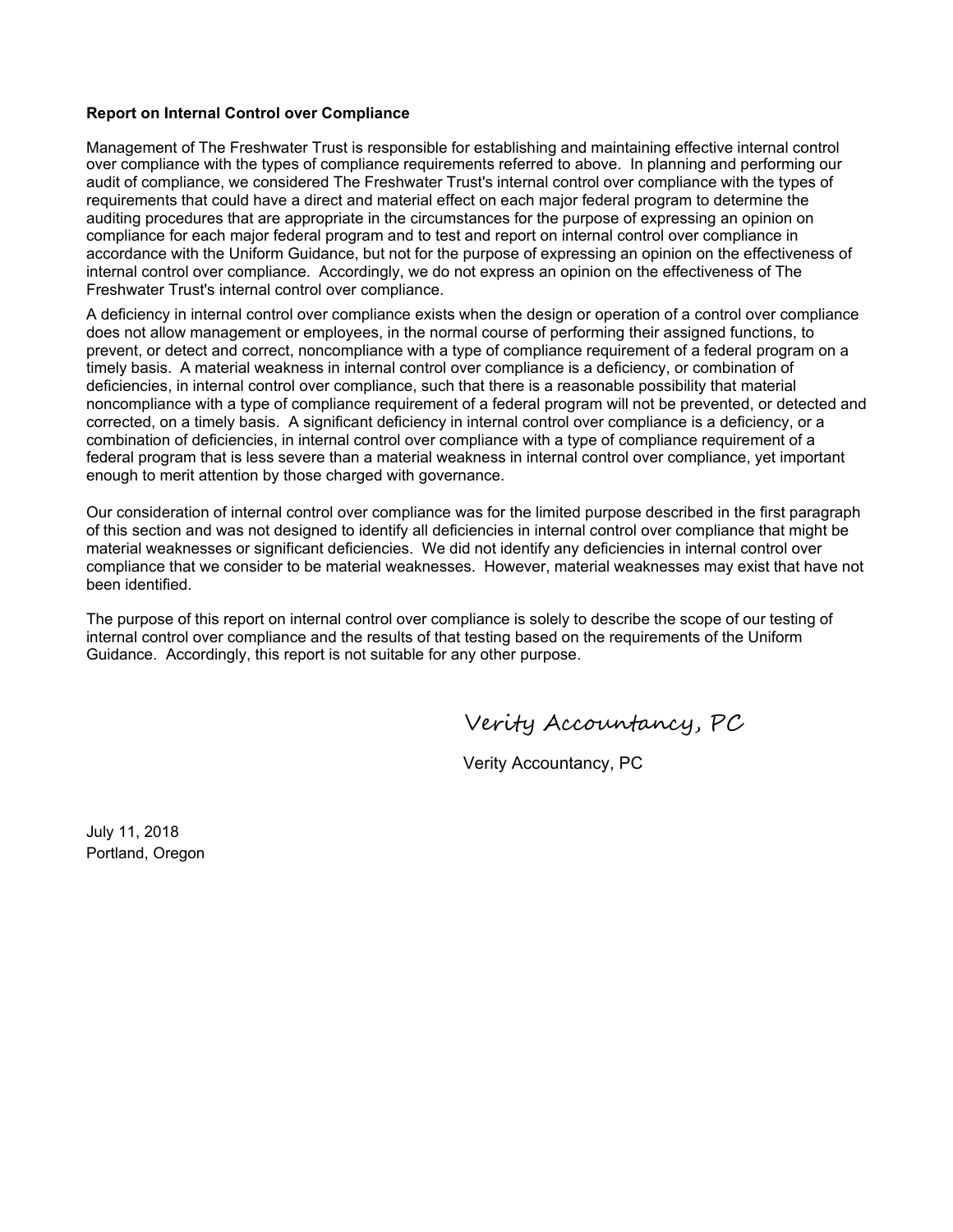## THE FRESHWATER TRUST **Schedule of Findings and Questioned Costs** Year ended December 31, 2017

## **Section I - Summary of Auditor's Results**

## *Financial Statements*

| Type of auditors' report issued:                                                                                             | <b>Unmodified</b>                               |                        |               |  |
|------------------------------------------------------------------------------------------------------------------------------|-------------------------------------------------|------------------------|---------------|--|
| Internal control over financial reporting:                                                                                   |                                                 |                        |               |  |
| * Material weaknesses identified?                                                                                            | yes                                             | X                      | no            |  |
| * Significant deficiencies identified not<br>considered to be material weaknesses?                                           | yes                                             | X                      | no            |  |
| Noncompliance material to financial<br>statements noted?                                                                     | yes                                             | X                      | no            |  |
| <b>Federal Awards</b>                                                                                                        |                                                 |                        |               |  |
| Internal control over major programs:<br>* Material weaknesses identified?                                                   | yes                                             | X                      | no            |  |
| * Significant deficiencies identified not<br>considered to be material weaknesses?                                           | yes                                             | X                      | none reported |  |
| Type of auditors' report issued on compliance<br>for major programs:                                                         |                                                 | <b>Unmodified</b>      |               |  |
| Any audit findings disclosed that are required to<br>be reported in accordance with Uniform<br>Guidance, Section 200.516(a)? | yes                                             | X.                     | no            |  |
| Identification of major programs:                                                                                            |                                                 |                        |               |  |
| <b>CFDA Number</b>                                                                                                           |                                                 | <b>Federal Program</b> |               |  |
| 81.000<br>81.000                                                                                                             | <b>Innovative Transactions to Restore Flows</b> | Water Lease Payments   |               |  |
| Dollar threshold used to distinguish between<br>Type A and Type B programs:                                                  |                                                 | \$750,000              |               |  |
| Auditee qualifies as low-risk auditee:                                                                                       | X<br>yes                                        |                        | no            |  |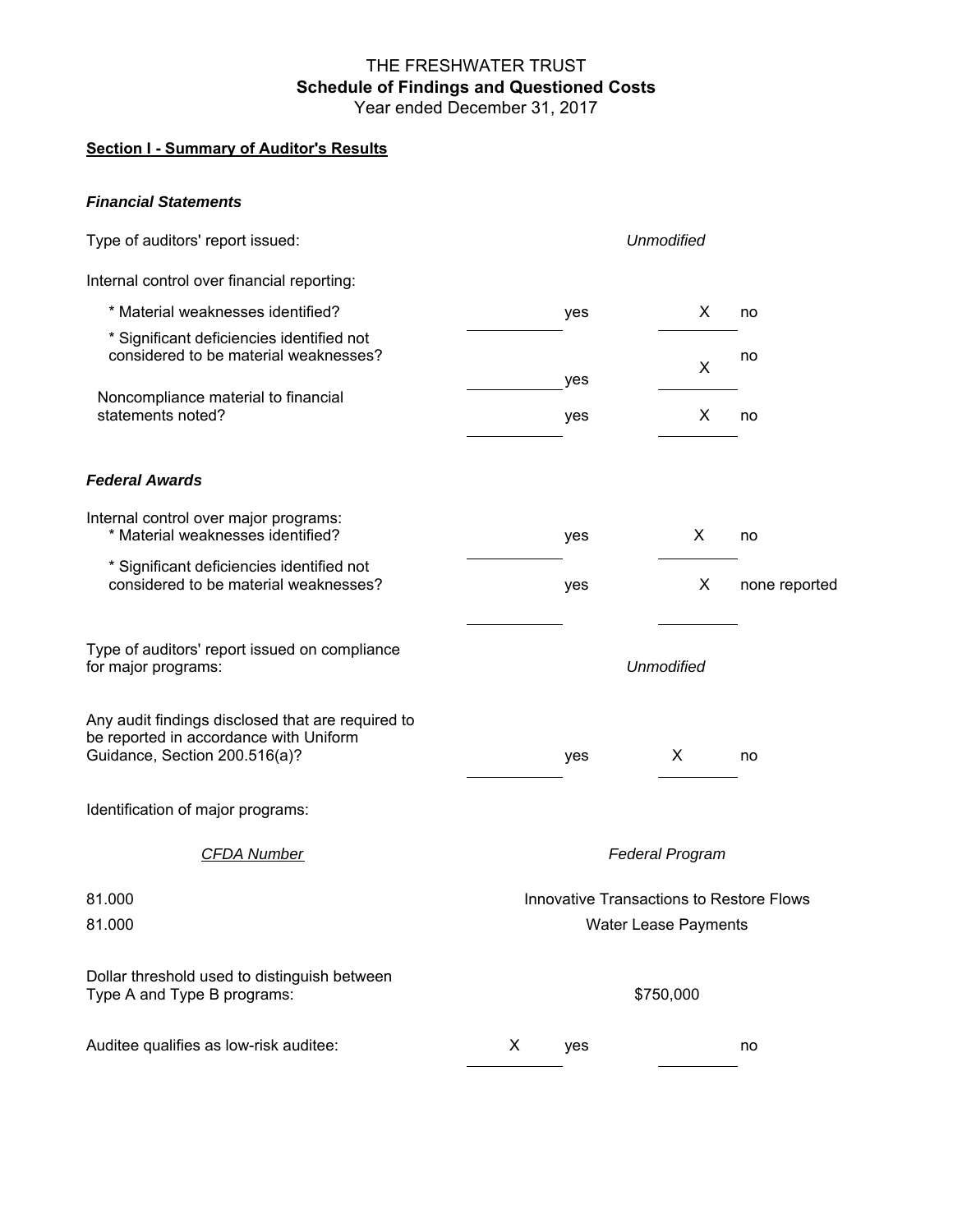## THE FRESHWATER TRUST **Schedule of Findings and Questioned Costs** Year ended December 31, 2017

## **Section II - Financial Statement Findings**

None.